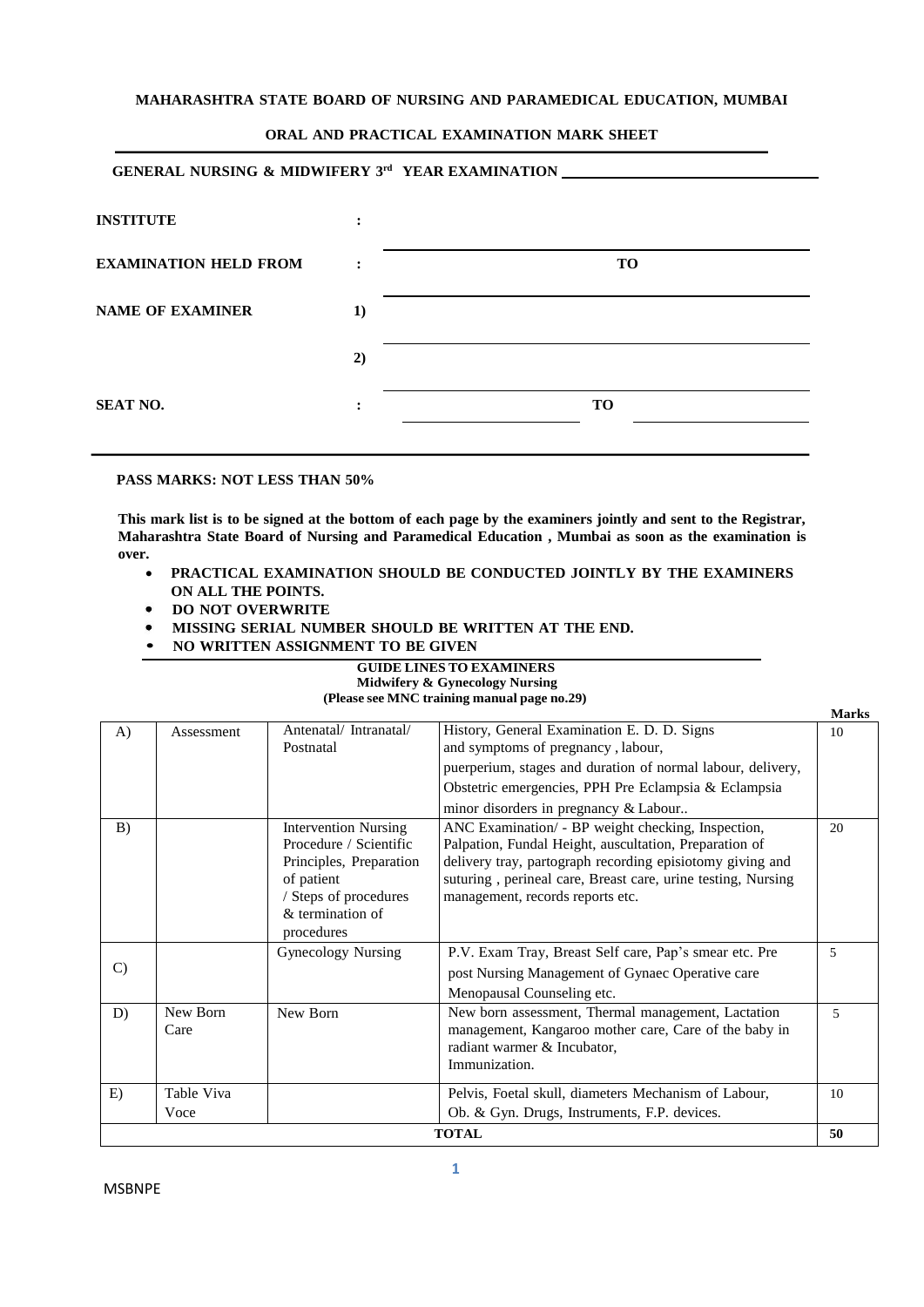#### **GUIDELINES TO EXAMINERS Community Health Nursing (Please see MNC training manual page no.29)**

|    |                                             |                                                                                                                                                                                                                                                                                           | <b>Marks</b> |
|----|---------------------------------------------|-------------------------------------------------------------------------------------------------------------------------------------------------------------------------------------------------------------------------------------------------------------------------------------------|--------------|
| A) | Assessment                                  | Home visit – Approach, IPR development Assessment of Family<br>needs.                                                                                                                                                                                                                     | 10           |
| B) | Intervention<br><b>Nursing</b><br>Procedure | Selection of procedure based on family needs.<br>Bag technique - use of bag with scientific principles Involvement of using<br>while doing procedure. Confidence in family the bag and skill in<br>procedure post care of bag & equipment's Disposal of<br>waste Replacement and recover. | 20           |
| C) | Health<br>Education                         | Relevancy of the topic, Communication Skill, Language used, use of<br>A. V. Aids. Involvement of the family Feedback of the group.                                                                                                                                                        | 10           |
| D) | Table Viva<br>Voce                          | Immunization Schedule, Cold chain, National Health and family well fare<br>programme, Primary Health care Role & Responsibilities Of Nurse in<br>CHN, Health care delivery system, NRHM and NUHM.<br>Governmental & Non-Governmental Health agreement.                                    | 10           |
|    |                                             | <b>TOTAL</b>                                                                                                                                                                                                                                                                              | 50           |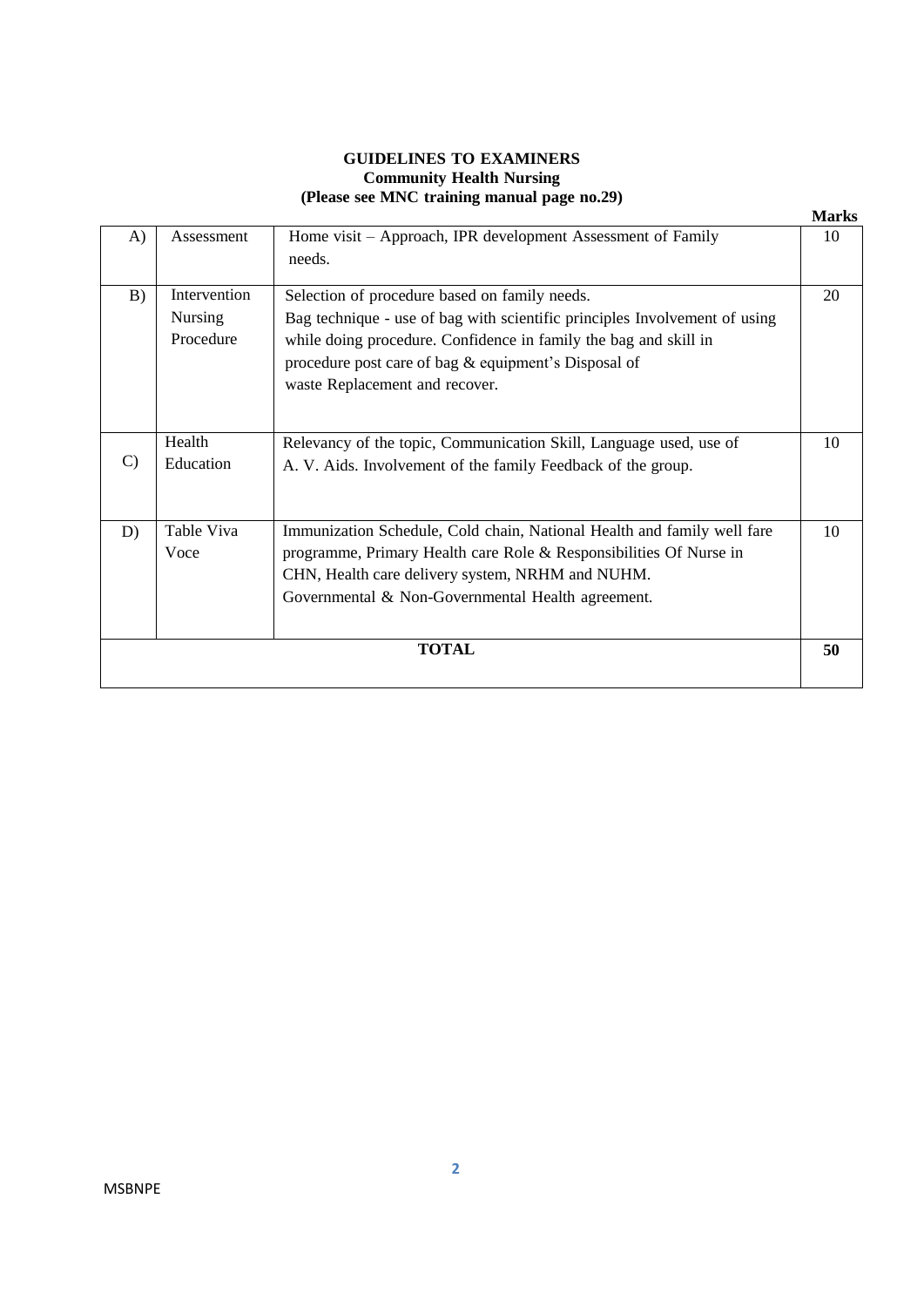### **MAHARASHTRA STATE BOARD OF NURSING AND PARAMEDICAL EDUCATION, MUMBAI General Nursing & Midwifery 3 rd year** ------------------

Midwifery & Gynecology NSG. / Community Health Nursing

INSTITUTE NAME:

|                                 |              |          |                                                                       |             |           | MIDWIFERY & GYNECOLOGY NURSING | <b>COMMUNITY HEALTH NURSING</b> |          |              |              |                                 |                |  |  |
|---------------------------------|--------------|----------|-----------------------------------------------------------------------|-------------|-----------|--------------------------------|---------------------------------|----------|--------------|--------------|---------------------------------|----------------|--|--|
| Seat                            | $\mathbf{A}$ | $\bf{B}$ | $\mathsf{C}$                                                          | $\mathbf D$ | ${\bf E}$ | <b>TOTAL</b>                   | $\mathbf{A}$                    | $\bf{B}$ | $\mathsf{C}$ | $\mathbf{D}$ | <b>TOTAL</b>                    | <b>REMARKS</b> |  |  |
| Nos.                            |              |          |                                                                       |             |           |                                |                                 |          |              |              |                                 |                |  |  |
| <b>MARKS</b>                    | 10           | 20       | 05                                                                    | 05          | 10        | 50                             | 10                              | 20       | 10           | 10           | 50                              |                |  |  |
|                                 |              |          |                                                                       |             |           |                                |                                 |          |              |              |                                 |                |  |  |
|                                 |              |          |                                                                       |             |           |                                |                                 |          |              |              |                                 |                |  |  |
|                                 |              |          |                                                                       |             |           |                                |                                 |          |              |              |                                 |                |  |  |
|                                 |              |          |                                                                       |             |           |                                |                                 |          |              |              |                                 |                |  |  |
|                                 |              |          |                                                                       |             |           |                                |                                 |          |              |              |                                 |                |  |  |
|                                 |              |          |                                                                       |             |           |                                |                                 |          |              |              |                                 |                |  |  |
|                                 |              |          |                                                                       |             |           |                                |                                 |          |              |              |                                 |                |  |  |
|                                 |              |          |                                                                       |             |           |                                |                                 |          |              |              |                                 |                |  |  |
|                                 |              |          |                                                                       |             |           |                                |                                 |          |              |              |                                 |                |  |  |
|                                 |              |          |                                                                       |             |           |                                |                                 |          |              |              |                                 |                |  |  |
|                                 |              |          |                                                                       |             |           |                                |                                 |          |              |              |                                 |                |  |  |
|                                 |              |          |                                                                       |             |           |                                |                                 |          |              |              |                                 |                |  |  |
|                                 |              |          |                                                                       |             |           |                                |                                 |          |              |              |                                 |                |  |  |
|                                 |              |          |                                                                       |             |           |                                |                                 |          |              |              |                                 |                |  |  |
|                                 |              |          |                                                                       |             |           |                                |                                 |          |              |              |                                 |                |  |  |
|                                 |              |          |                                                                       |             |           |                                |                                 |          |              |              |                                 |                |  |  |
|                                 |              |          |                                                                       |             |           |                                |                                 |          |              |              |                                 |                |  |  |
|                                 |              |          |                                                                       |             |           |                                |                                 |          |              |              |                                 |                |  |  |
|                                 |              |          |                                                                       |             |           |                                |                                 |          |              |              |                                 |                |  |  |
|                                 |              |          |                                                                       |             |           |                                |                                 |          |              |              |                                 |                |  |  |
|                                 |              |          |                                                                       |             |           |                                |                                 |          |              |              |                                 |                |  |  |
|                                 |              |          |                                                                       |             |           |                                |                                 |          |              |              |                                 |                |  |  |
|                                 |              |          |                                                                       |             |           |                                |                                 |          |              |              |                                 |                |  |  |
|                                 |              |          |                                                                       |             |           |                                |                                 |          |              |              |                                 |                |  |  |
|                                 |              |          |                                                                       |             |           |                                |                                 |          |              |              |                                 |                |  |  |
|                                 |              |          |                                                                       |             |           |                                |                                 |          |              |              |                                 |                |  |  |
|                                 |              |          |                                                                       |             |           |                                |                                 |          |              |              |                                 |                |  |  |
|                                 |              |          |                                                                       |             |           |                                |                                 |          |              |              |                                 |                |  |  |
|                                 |              |          |                                                                       |             |           |                                |                                 |          |              |              |                                 |                |  |  |
|                                 |              |          |                                                                       |             |           |                                |                                 |          |              |              |                                 |                |  |  |
| $(1. \underline{\hspace{2cm}})$ |              |          |                                                                       |             |           |                                |                                 |          |              |              | $(2. \underline{\hspace{2cm}})$ |                |  |  |
|                                 |              |          |                                                                       |             |           |                                |                                 |          |              |              |                                 |                |  |  |
|                                 |              |          | Name & Signature of the examiner.<br>Name & Signature of the examiner |             |           |                                |                                 |          |              |              |                                 |                |  |  |

**\*\*\*\*\*\*\*\*\*\*\*\*\*\*\*\*\*\***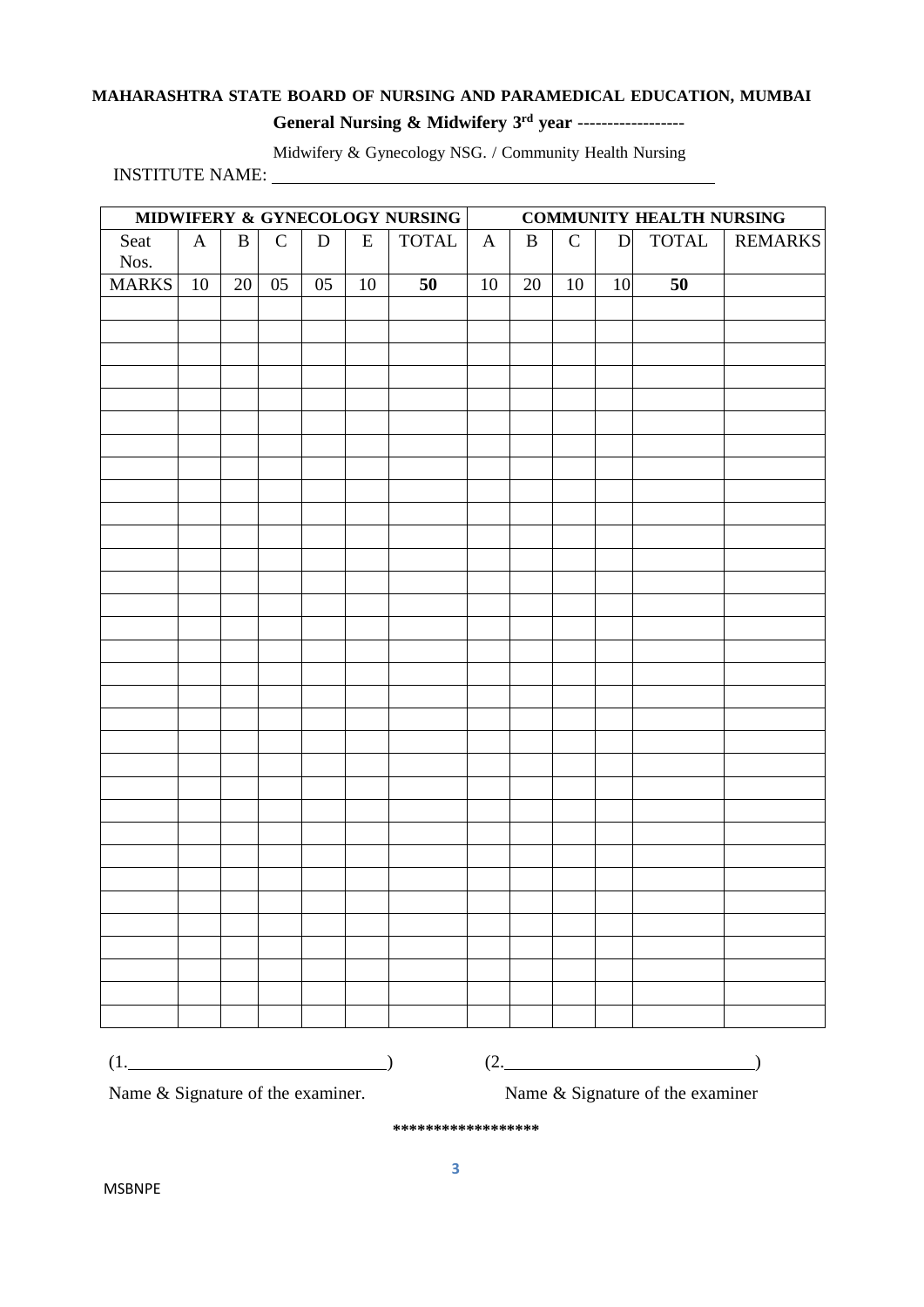**Date :-** 27/05/2022

**Region Name :- Greater Mumbai**

| S.No. | Name of the Institution                                          | No of<br>student | <b>From</b> | To         | Name of the Examiner                                                                                                                                                                      | <b>Date</b>   | Seat No. | <b>Time</b><br><b>IFrom</b> | Time To           |
|-------|------------------------------------------------------------------|------------------|-------------|------------|-------------------------------------------------------------------------------------------------------------------------------------------------------------------------------------------|---------------|----------|-----------------------------|-------------------|
|       | B.Y.L.NAIR CHA. HOSP,<br><b>MUMBAI</b>                           | 5                | 30/05/2022  | 30/05/2022 | 1. MRS SURABHI SANJAY PARTE<br>Mob No:- 7666999511<br>B.Y.L.NAIR CHA. HOSP, MUMBAI<br>2. MRS VANDANA SHIVRAJ SADBHAIYYA<br>Mob No:-9970906709<br>ST. GEORGES HOSPITAL, MUMBAI             | 30/05/2022 5  |          |                             | 09:00 AM 12:00 PM |
| 2     | K.E.M. HOSPITAL , MUMBAI                                         | 12               | 31/05/2022  | 31/05/2022 | 1. MRS SUCHITA DENNIS SARANG<br>Mob No:- 8779246327<br>K.E.M. HOSPITAL, MUMBAI<br>2. MRS PRAJAKTA PRADIP PATIL<br>Mob No:-9819336886<br>L.T.M.G.HOSPITAL, SION, MUMBAI                    | 31/05/2022 17 |          |                             | 09:00 AM 12:00 PM |
| 3     | K.J.SOMAIYA HOSPITAL<br>RES. CENTRE, SON, SION,<br><b>MUMBAI</b> | $\overline{2}$   | 02/06/2022  | 02/06/2022 | 1. MR YUSUF ALI MD<br>Mob No:- 8691973064<br>K.J.SOMAIYA HOSPITAL RES. CENTRE, SON, SION,<br>MUMBAI<br>2. MRS SHANTI YESHWANT MUNJ<br>Mob No:-8450974118<br>M.G.M.HOSPITAL, PAREL, MUMBAI | 02/06/2022    | 33       |                             | 09:00 AM 12:00 PM |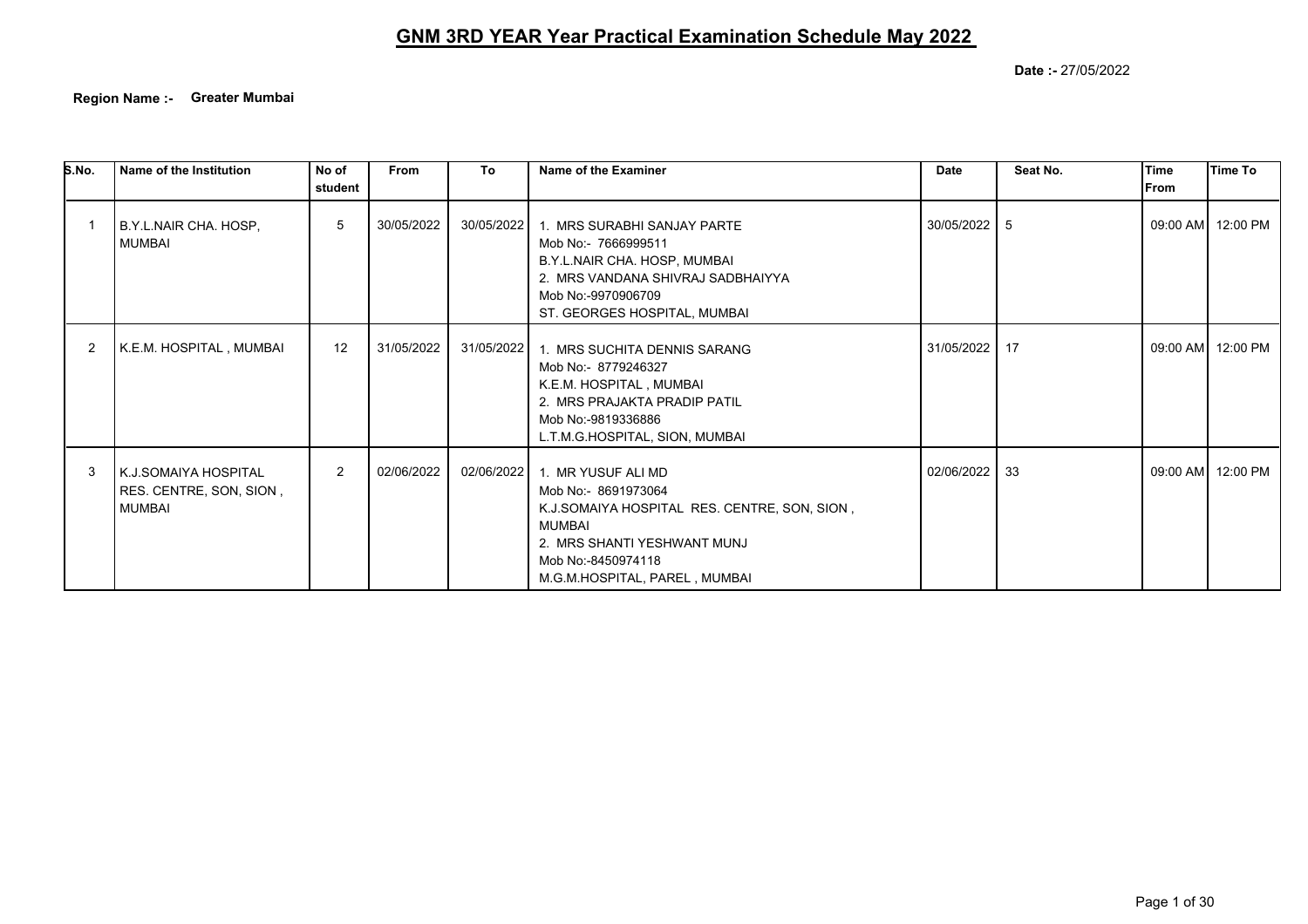**Region Name :- Mumbai**

| S.No. | Name of the Institution                                        | No of<br>student | From       | To         | Name of the Examiner                                                                                                                                                                                                                                      | <b>Date</b> | Seat No. | <b>Time</b><br><b>IFrom</b> | <b>Time To</b>    |
|-------|----------------------------------------------------------------|------------------|------------|------------|-----------------------------------------------------------------------------------------------------------------------------------------------------------------------------------------------------------------------------------------------------------|-------------|----------|-----------------------------|-------------------|
|       | NASHIK NURSING SCHOOL,<br><b>NASHIK</b>                        | 8                | 02/06/2022 | 02/06/2022 | 1. MISS SHWETA LEKHRAJ SHARMA<br>Mob No:- 2532516124<br>NASHIK NURSING SCHOOL, NASHIK<br>2. MRS Avani Abhijit Bhanage<br>Mob No:-8888882964<br>NAMCO SCHOOL OF NURSING, NASIK                                                                             | 02/06/2022  | 81,82,86 |                             | 09:00 AM 12:00 PM |
| 5     | <b>KALWAN NURSING</b><br>SCHOOL, KALWAN, NASHIK                | $\overline{2}$   | 01/06/2022 | 01/06/2022 | 1. MR HANUMANT SHIVAJI GHOLVE<br>Mob No:- 7875818804<br>KALWAN NURSING SCHOOL, KALWAN, NASHIK<br>2. MR VIPUL DANIEL ADBALE<br>Mob No:-7218501665<br>SAHYADRI SEVA SANSTHA, INSTITUTE OF NURSING,<br><b>NASIK</b>                                          | 01/06/2022  | 102      |                             | 09:00 AM 12:00 PM |
| 6     | YEOLA SCHOOL OF<br>NURSING, YEOLA, NASHIK                      | 2                | 02/06/2022 | 02/06/2022 | 1. MISS SUSHILA SANJAY KAMBLE<br>Mob No:- 9172638002<br>YEOLA SCHOOL OF NURSING, YEOLA, NASHIK<br>2. MISS SANGITA RAMPRASAD PARDESHI<br>Mob No:-9325707090<br>DINDORI SCHOOL OF NURSING, DINDORI, NASHIK                                                  | 02/06/2022  | 104,105  |                             | 09:00 AM 12:00 PM |
|       | <b>RAJEEV GANDHI GNM</b><br>NURSING COLLEGE,<br>SINNAR, NASHIK | 3                | 02/06/2022 | 02/06/2022 | 1. MR UPENDRA NARAYAN AHIRE<br>Mob No:- 9637949607<br>RAJEEV GANDHI GNM NURSING COLLEGE, SINNAR,<br><b>NASHIK</b><br>2. MR LIXON KURIAKOSE KALARICKAL<br>Mob No:-8554867957<br>Tuljabhavani Adiwashi Shikshan Krida Nursing Institute,<br>Surgana, Nashik | 02/06/2022  | 107      |                             | 09:00 AM 12:00 PM |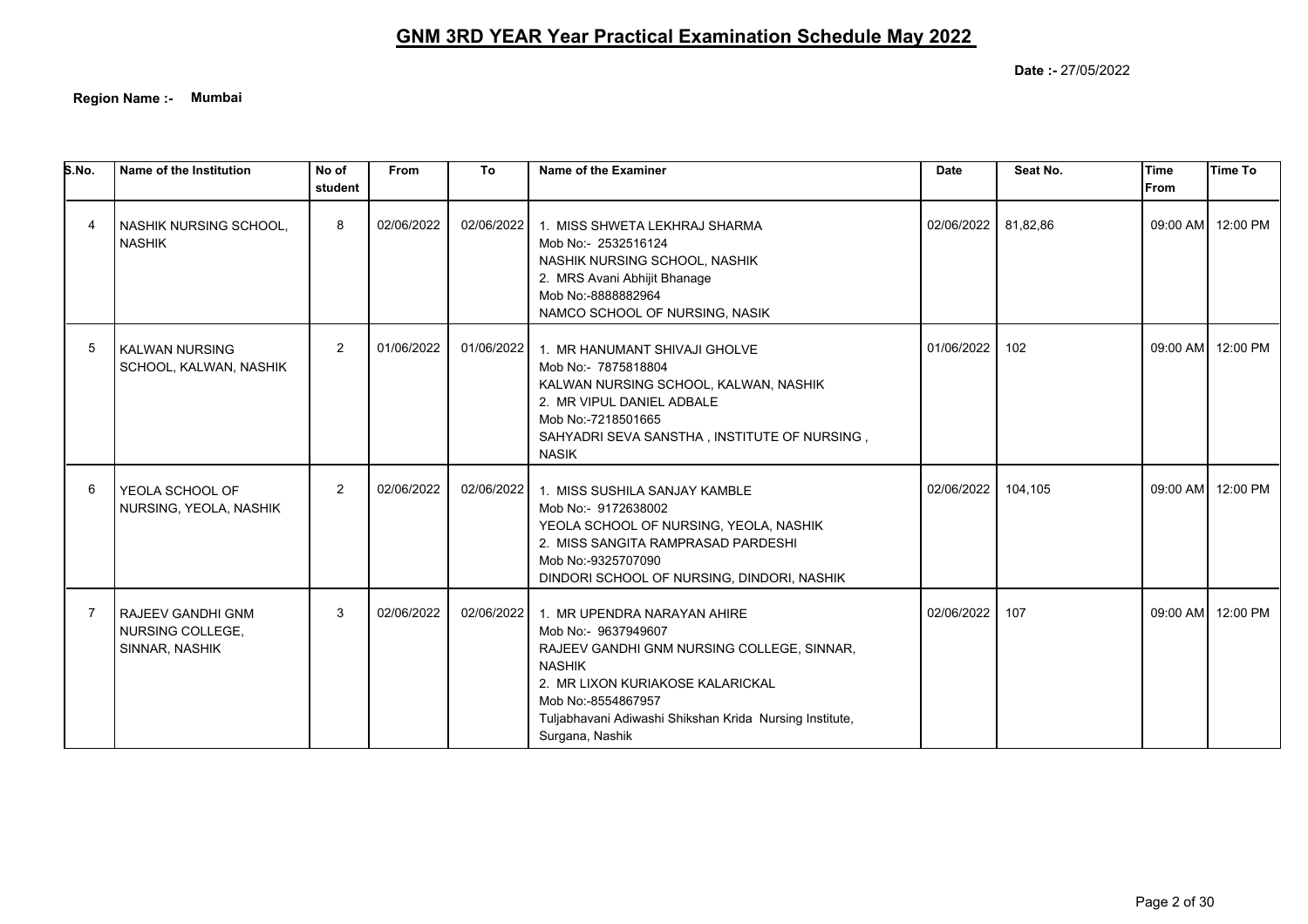| S.No. | l Name of the Institution                                             | No of<br>student | From       | To         | Name of the Examiner                                                                                                                                                                                                                       | <b>Date</b> | Seat No. | lTime<br>From | lTime To |
|-------|-----------------------------------------------------------------------|------------------|------------|------------|--------------------------------------------------------------------------------------------------------------------------------------------------------------------------------------------------------------------------------------------|-------------|----------|---------------|----------|
|       | l DR. D. Y. PATIL INSTITUTE<br>OF NURSING EDUCATION,<br>I NAVI MUMBAI | 6                | 02/06/2022 | 02/06/2022 | . MRS JOBI V SAM<br>Mob No:- 9833534305<br>DR. D. Y. PATIL INSTITUTE OF NURSING EDUCATION.<br>NAVI MUMBAI<br>2. MISS Shailaja Kashinath Date<br>Mob No:-9967771768<br>YERALA MEDICAL TRUST RESEARCH CENTRE, SCHOOL<br>OF NURSING, KHARGHAR | 02/06/2022  | 164      |               |          |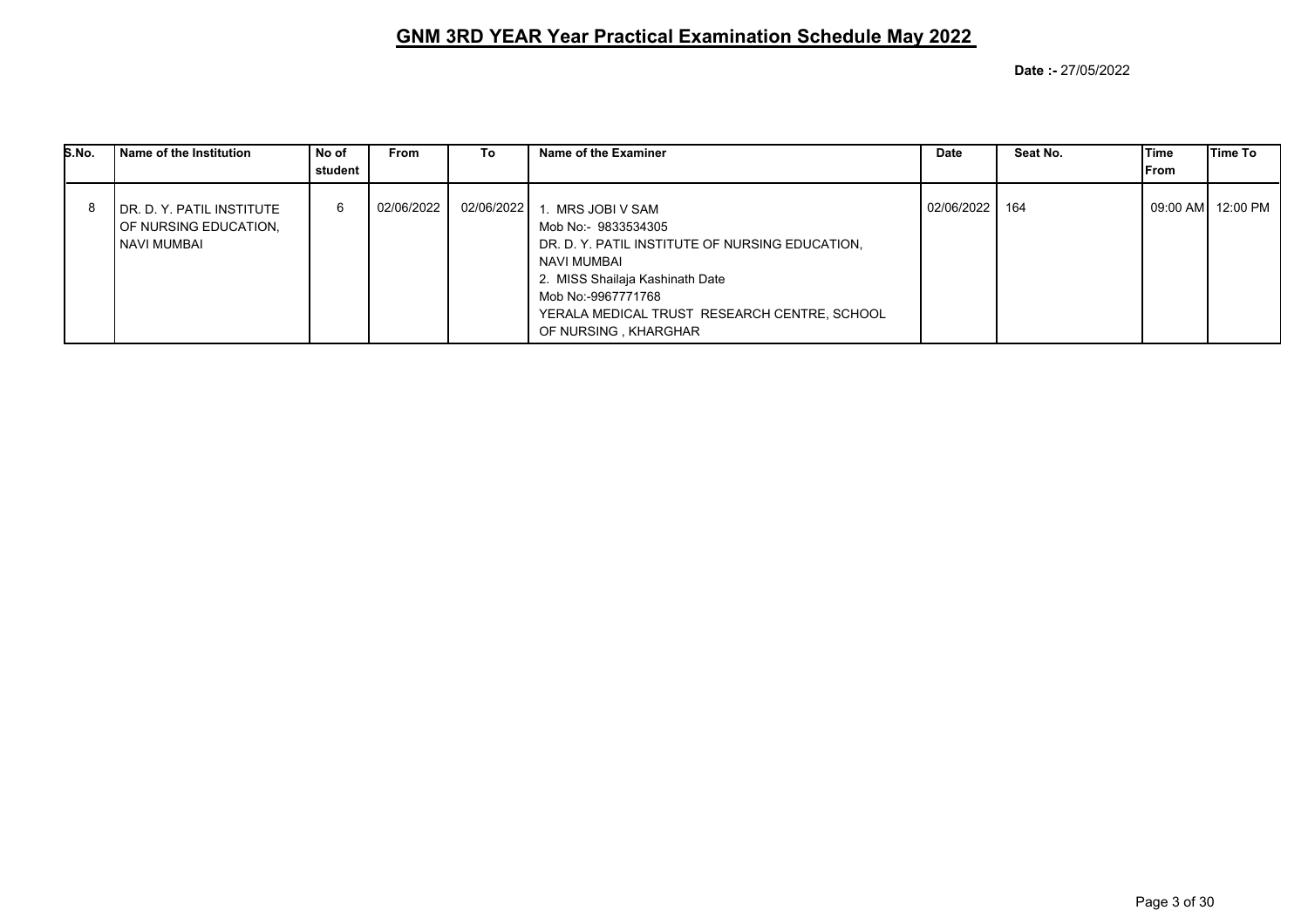| S.No. | Name of the Institution                  | No of<br>student | <b>From</b> | To         | Name of the Examiner                                                                                                                                                                   | Date       | Seat No. | Time<br>lFrom | lTime To            |
|-------|------------------------------------------|------------------|-------------|------------|----------------------------------------------------------------------------------------------------------------------------------------------------------------------------------------|------------|----------|---------------|---------------------|
|       | DEOMOGRA FOUNDATION<br>TRUST , NANDURBAR |                  | 01/06/2022  | 01/06/2022 | . MISS NAMRATA MOSHE THINGALE<br>Mob No:- 9404039038<br>DEOMOGRA FOUNDATION TRUST, NANDURBAR<br>2. MR Rajendra Pitamber Lohar<br>Mob No:-7875561334<br>Angel Nursing School, nandurbar | 01/06/2022 | - 187    |               | 09:00 AM   12:00 PM |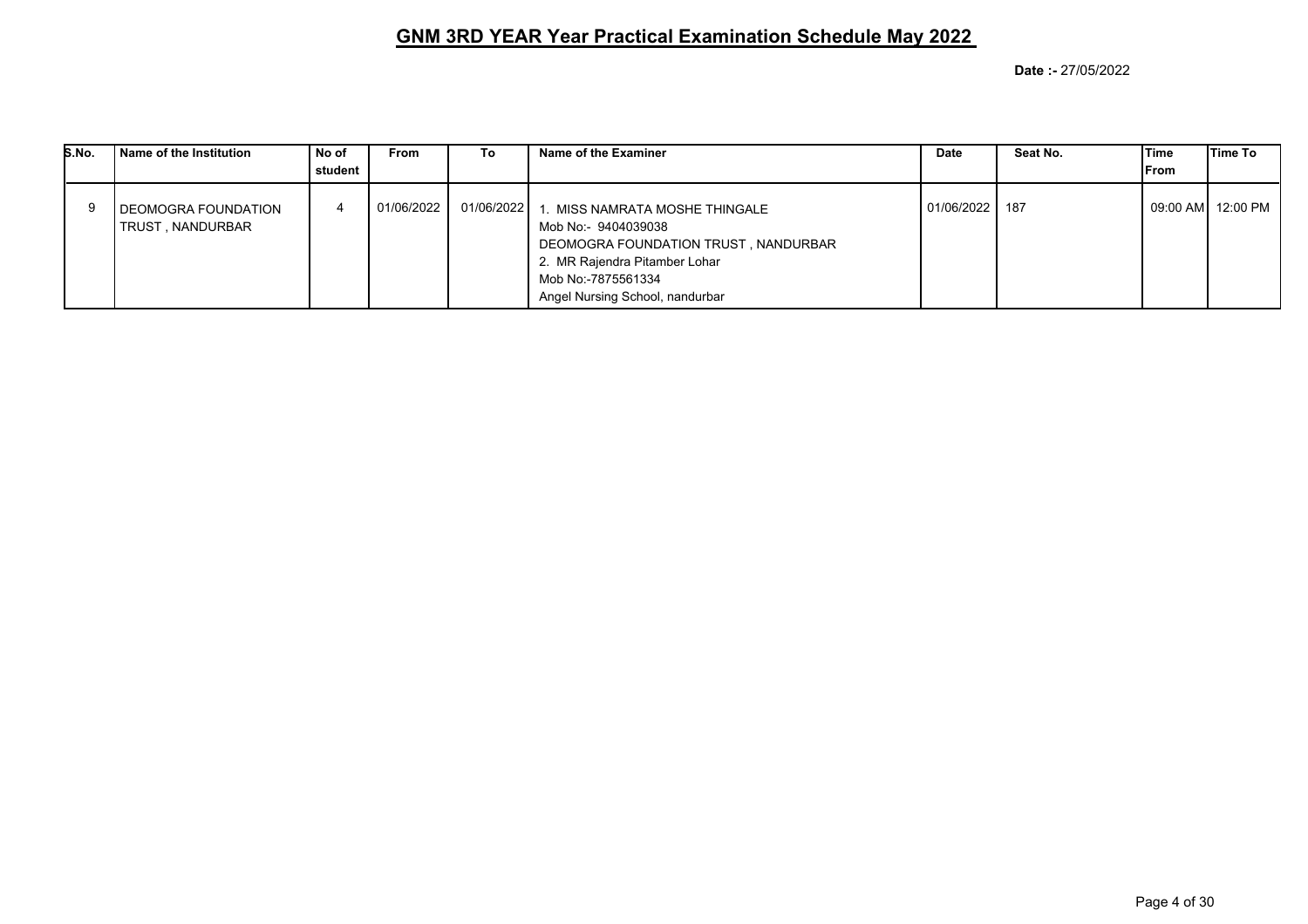**Region Name :- Pune**

| S.No. | Name of the Institution                                                   | No of<br>student | From       | To         | Name of the Examiner                                                                                                                                                                                                    | <b>Date</b> | Seat No. | Time<br><b>From</b> | Time To           |
|-------|---------------------------------------------------------------------------|------------------|------------|------------|-------------------------------------------------------------------------------------------------------------------------------------------------------------------------------------------------------------------------|-------------|----------|---------------------|-------------------|
| 10    | <b>KRANTI SCHOOL OF</b><br>NURSING AHMEDNAGAR                             | 21               | 01/06/2022 | 01/06/2022 | 1. MRS Jayashree Bhalchandra Bhakare<br>Mob No:- 2412411674<br>KRANTI SCHOOL OF NURSING AHMEDNAGAR<br>2. MR Sharad Pralhad Khatake<br>Mob No:-9420486024<br>GENERAL HOSPITAL, AHMEDNAGAR                                | 01/06/2022  | 201,213  |                     | 09:00 AM 12:00 PM |
| 11    | SEVA NURSING SCHOOL,<br><b>AHMEDNAGAR</b>                                 | 4                | 31/05/2022 | 31/05/2022 | 1. MRS DEEPALI RAGHUNATH GUNJAL<br>Mob No:- 7588605189<br>SEVA NURSING SCHOOL, AHMEDNAGAR<br>2. MRS Ribeka Sudam Ghagare<br>Mob No:-9527555681<br>KRANTI SCHOOL OF NURSING AHMEDNAGAR                                   | 31/05/2022  | 222      |                     | 09:00 AM 12:00 PM |
| 12    | E.BOOTH HOSPITAL,<br>AHMEDNAGAR                                           | 5                | 30/05/2022 | 30/05/2022 | 1. MRS SUNITA GULABRAO KHARAT<br>Mob No:- 9272109169<br>E.BOOTH HOSPITAL, AHMEDNAGAR<br>2. MRS MAJOR CHITRA ARJUN BELDAR<br>Mob No:-9324069104<br>SEVA NURSING SCHOOL, AHMEDNAGAR                                       | 30/05/2022  | 224,225  |                     | 09:00 AM 12:00 PM |
| 13    | PRAVARA MED.<br>TRUST, COLLEGE OF<br>NURSING, LONI, AHMEDNAG<br><b>AR</b> | 29               | 01/06/2022 | 01/06/2022 | 1. MR BALASAHEB SHANKAR SHINDE<br>Mob No:- 7558329596<br>PRAVARA MED. TRUST, COLLEGE OF<br>NURSING, LONI, AHMEDNAGAR<br>2. MRS Mallika Pravin Sable<br>Mob No:-9604672246<br>E.BOOTH HOSPITAL, AHMEDNAGAR               | 01/06/2022  | 257      |                     | 09:00 AM 12:00 PM |
| 14    | SHRI VIVEKANAND SCHOOL<br>OF NURSING, RAHURI,<br>AHMEDNAGAR               | 24               | 02/06/2022 | 02/06/2022 | 1. MISS Swati Uttam Kanade<br>Mob No:- 2426251559<br>SHRI VIVEKANAND SCHOOL OF NURSING, RAHURI,<br>AHMEDNAGAR<br>2. MR T SIVABALAN<br>Mob No:-9960783747<br>PRAVARA MED. TRUST, COLLEGE OF<br>NURSING, LONI, AHMEDNAGAR | 02/06/2022  | 268      |                     | 09:00 AM 12:00 PM |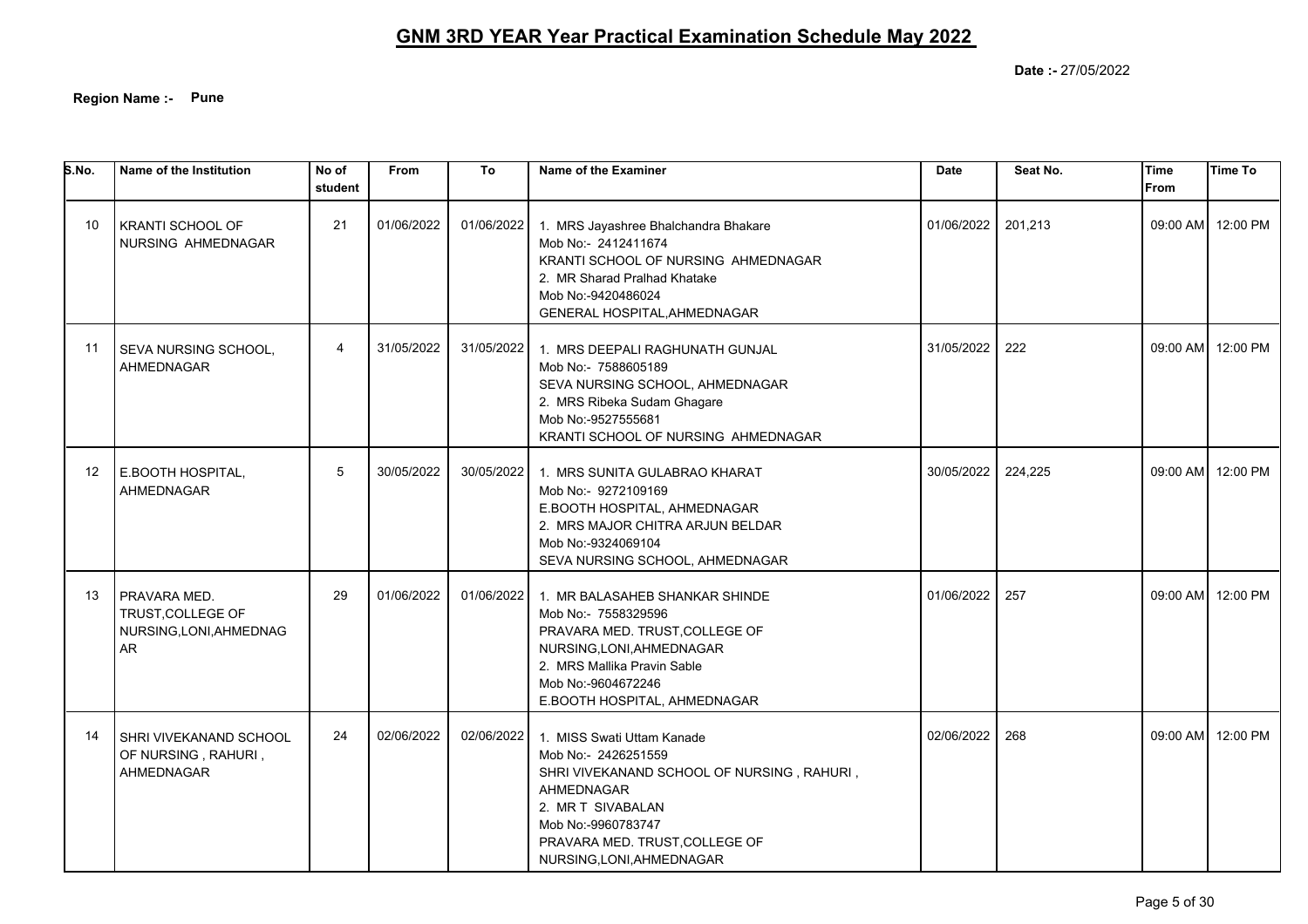| S.No. | Name of the Institution                                                          | No of<br>student | <b>From</b> | To         | Name of the Examiner                                                                                                                                                                                                           | <b>Date</b>        | Seat No. | Time<br>From | Time To  |
|-------|----------------------------------------------------------------------------------|------------------|-------------|------------|--------------------------------------------------------------------------------------------------------------------------------------------------------------------------------------------------------------------------------|--------------------|----------|--------------|----------|
| 15    | LATE NARAYANDAS<br>BHAWANGDAS CHHABADA<br>TRAINING COLLEGE OF<br>NURSING, SATARA | 6                | 02/06/2022  | 02/06/2022 | 1. MISS Dipali Ashok Gophane<br>Mob No:- 7387341667<br>LATE NARAYANDAS BHAWANGDAS CHHABADA TRAINING<br><b>COLLEGE OF NURSING, SATARA</b><br>2. MRS Rehana A Terdalkar<br>Mob No:-7385786516<br><b>GENERAL HOSPITAL, SATARA</b> | 02/06/2022 295,297 |          | 09:00 AM     | 12:00 PM |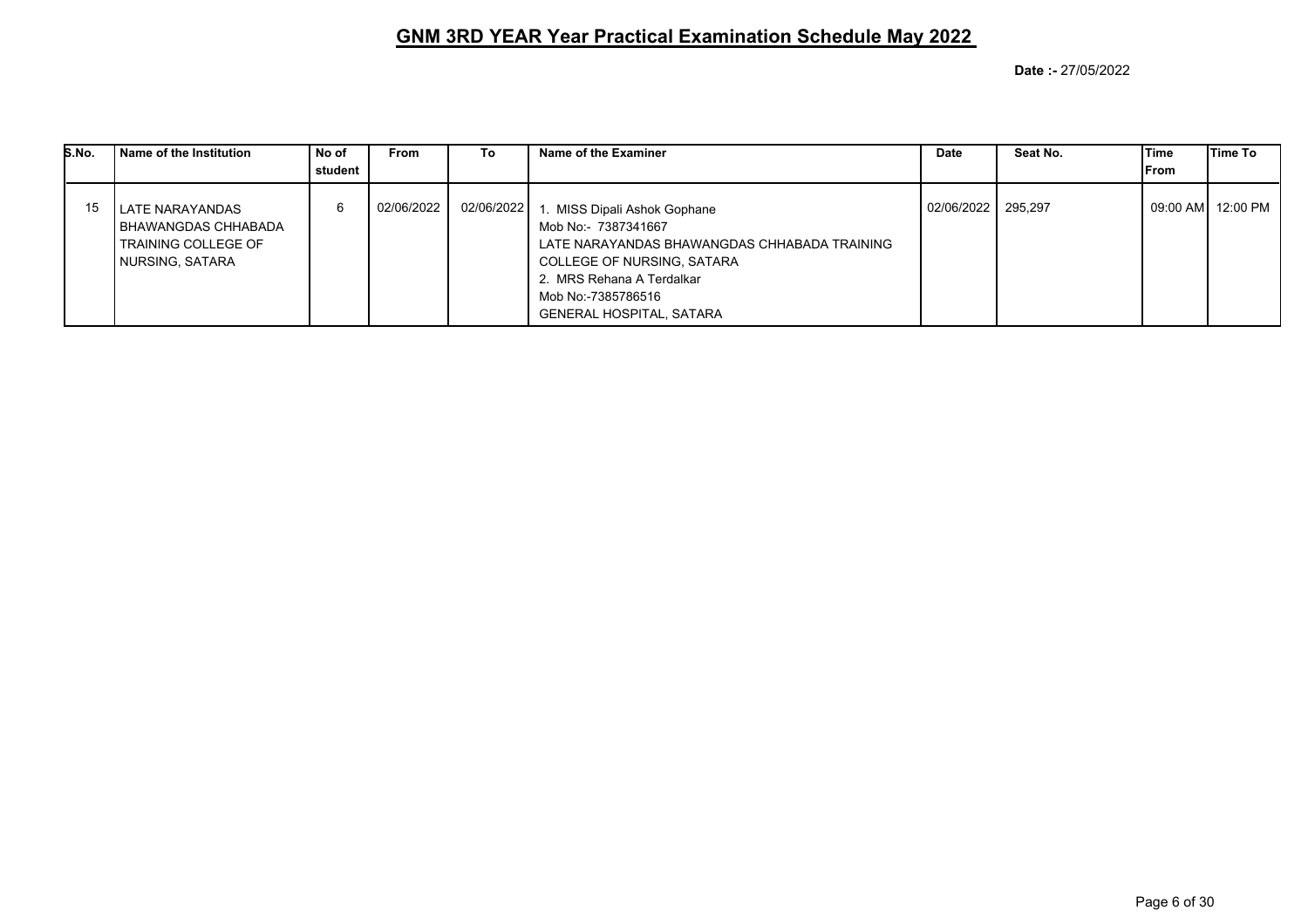| S.No. | Name of the Institution                                                            | No of<br>student | <b>From</b> | To         | Name of the Examiner                                                                                                                                                                                                                                  | <b>Date</b> | Seat No.        | <b>Time</b><br><b>From</b> | <b>Time To</b>    |
|-------|------------------------------------------------------------------------------------|------------------|-------------|------------|-------------------------------------------------------------------------------------------------------------------------------------------------------------------------------------------------------------------------------------------------------|-------------|-----------------|----------------------------|-------------------|
| 16    | KAMAL INSTITUTE OF<br>NURSING EDUCATION,<br>JATH, SANGLI                           | $\mathbf{1}$     | 02/06/2022  | 02/06/2022 | 1. MISS Lalita Balappa Iliger<br>Mob No:- 6362254878<br>KAMAL INSTITUTE OF NURSING EDUCATION, JATH,<br>SANGLI<br>2. MR ANIL ASHOK SHIRSATH<br>Mob No:-9960561076<br>WANLESS HOSPITAL COLLEGE OF NURSING, MIRAJ,<br><b>DIST SANGLI</b>                 | 02/06/2022  | 301             |                            | 09:00 AM 12:00 PM |
| 17    | UMA INST. OF NURSING<br>EDUCATION, SANGLI                                          | $\mathbf{1}$     | 31/05/2022  |            | 31/05/2022 1. MR SANTOSHKUMAR RUPSINGH CHAVAN<br>Mob No:- 8007076728<br>UMA INST. OF NURSING EDUCATION, SANGLI<br>2. MRS Sangeeta Mahesh Satwekar<br>Mob No:-8055862658<br>WANLESS HOSPITAL COLLEGE OF NURSING, MIRAJ,<br><b>DIST SANGLI</b>          | 31/05/2022  | 302             |                            | 09:00 AM 12:00 PM |
| 18    | <b>WANLESS HOSPITAL</b><br>COLLEGE OF NURSING,<br>MIRAJ, DIST SANGLI               | 18               | 03/06/2022  | 03/06/2022 | 1. MRS Amita Diwakar Kamble<br>Mob No:- 2332220630<br>WANLESS HOSPITAL COLLEGE OF NURSING, MIRAJ,<br><b>DIST SANGLI</b><br>2. MR BASANING SHIVAPPA MALI<br>Mob No:-9673641466<br>UMA INST. OF NURSING EDUCATION, SANGLI                               | 03/06/2022  | 304,305,309,319 |                            | 09:00 AM 12:00 PM |
| 19    | LOKNETE RAJARAMBAPU<br>PATIL, TRG. COLL. OF<br>NURSING, ISLAMPUR,<br>WALWA, SANGLI | 8                | 04/06/2022  | 04/06/2022 | 1. MRS UJWALA ASHOKRAO KHOLGADE<br>Mob No:- 7350554290<br>LOKNETE RAJARAMBAPU PATIL, TRG. COLL. OF<br>NURSING, ISLAMPUR, WALWA, SANGLI<br>2. MR DHANESH KALLAPPA MODI<br>Mob No:-80073588056<br>KAMAL INSTITUTE OF NURSING EDUCATION, JATH,<br>SANGLI | 04/06/2022  | 324,326         |                            | 09:00 AM 12:00 PM |
|       |                                                                                    |                  |             |            |                                                                                                                                                                                                                                                       |             |                 |                            |                   |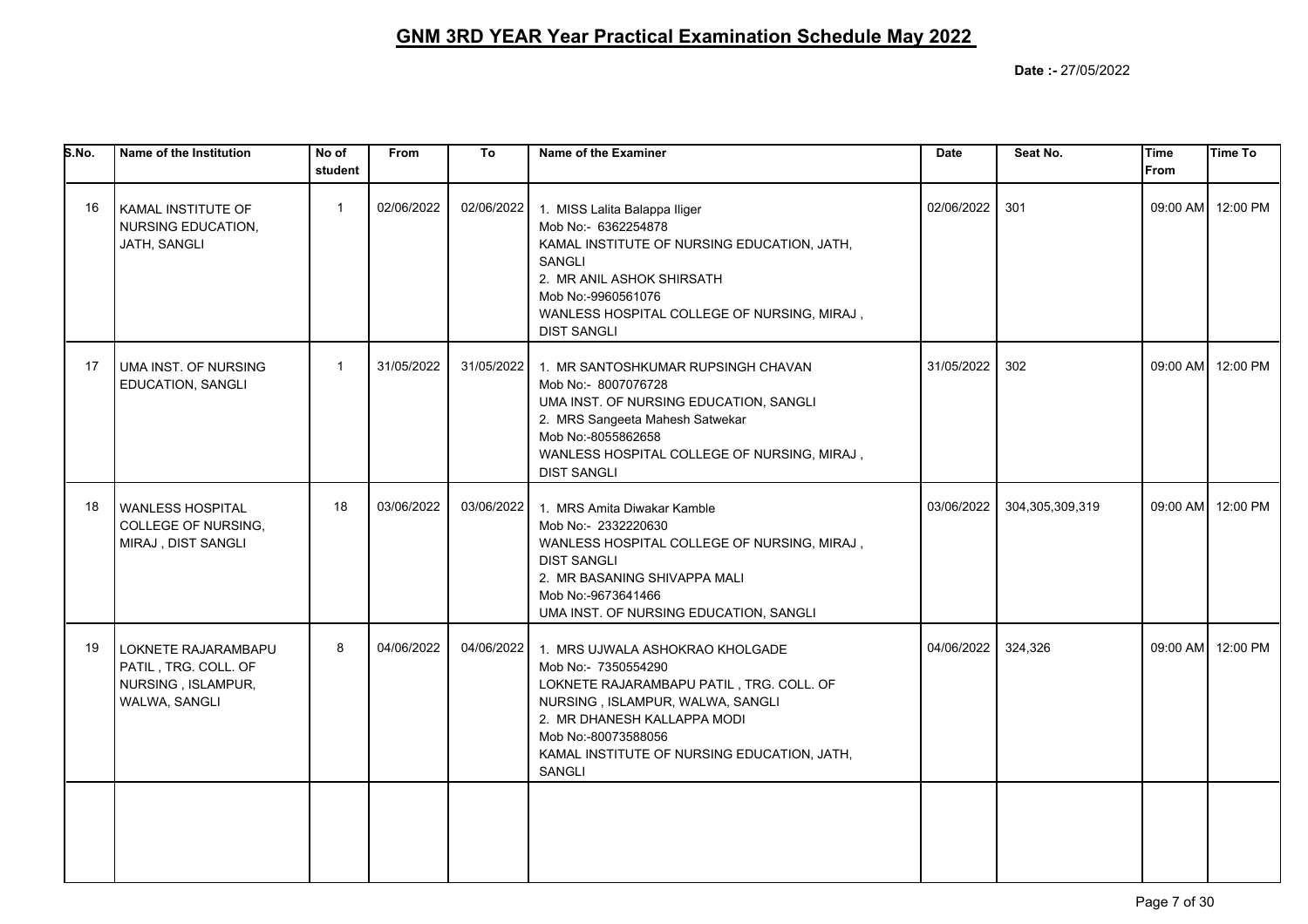| 20 | <b>GULABRAO PATIL</b>   | 22 | 30/05/2022 | 30/05/2022 | 1. MISS TRUPTI RAMESH KURANE                         | 30/05/2022 | 332,335,337,340,34 | 09:00 AM 12:00 PM |
|----|-------------------------|----|------------|------------|------------------------------------------------------|------------|--------------------|-------------------|
|    | INSTITUTE OF NURSING    |    |            |            | Mob No:- 7756853659                                  |            | 3,346,349,352,353  |                   |
|    | SCIENCES, MIRAJ, SANGLI |    |            |            | <b>GULABRAO PATIL INSTITUTE OF NURSING SCIENCES.</b> |            |                    |                   |
|    |                         |    |            |            | MIRAJ. SANGLI                                        |            |                    |                   |
|    |                         |    |            |            | 2. MR SAMUEL BHAURAO LOKHANDE                        |            |                    |                   |
|    |                         |    |            |            | Mob No:-9156130123                                   |            |                    |                   |
|    |                         |    |            |            | MARY BHORE GENERAL NURSING SCHOOL, MIRAJ             |            |                    |                   |
|    |                         |    |            |            |                                                      |            |                    |                   |
| 21 | CHINGUAAI INSTITUTE OF  | 2  | 31/05/2022 | 31/05/2022 | 1. MRS PALLAVI SUNDAR MOHITE                         | 31/05/2022 | 354                | 09:00 AM 12:00 PM |
|    | NURSING EDUCATION,      |    |            |            | Mob No:- 9049252610                                  |            |                    |                   |
|    | KAVATHE MAHANKAL,       |    |            |            | CHINGUAAI INSTITUTE OF NURSING EDUCATION.            |            |                    |                   |
|    | SANGLI                  |    |            |            | KAVATHE MAHANKAL, SANGLI                             |            |                    |                   |
|    |                         |    |            |            | 2. SMT SHOBHA MUKUND WAGHMARE                        |            |                    |                   |
|    |                         |    |            |            | Mob No:-9422614988                                   |            |                    |                   |
|    |                         |    |            |            | <b>GULABRAO PATIL INSTITUTE OF NURSING SCIENCES.</b> |            |                    |                   |
|    |                         |    |            |            | MIRAJ. SANGLI                                        |            |                    |                   |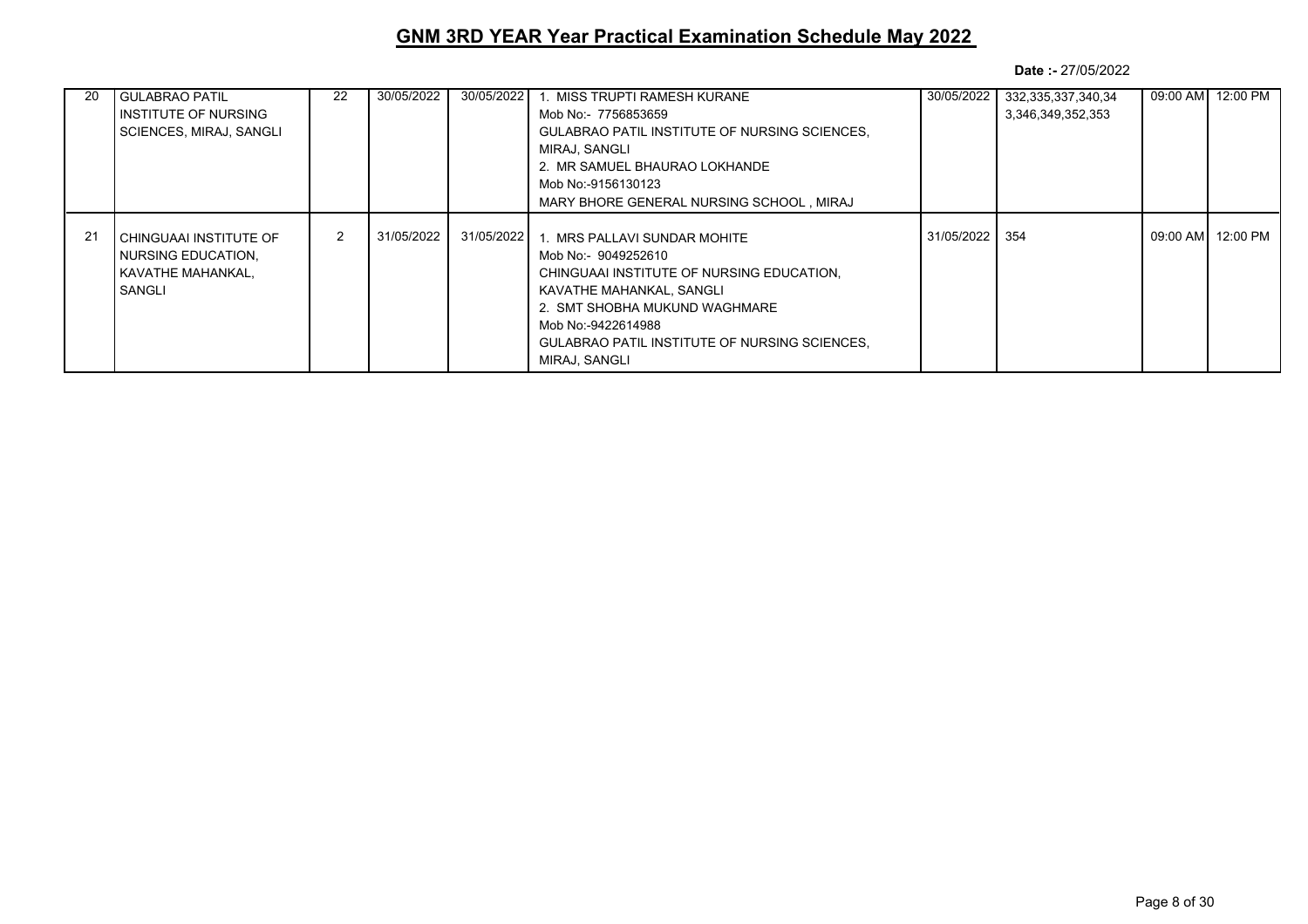| S.No. | Name of the Institution                                                    | No of<br>student | <b>From</b> | To         | Name of the Examiner                                                                                                                                                                                                                                 | <b>Date</b> | Seat No.    | Time<br><b>From</b> | <b>Time To</b>    |
|-------|----------------------------------------------------------------------------|------------------|-------------|------------|------------------------------------------------------------------------------------------------------------------------------------------------------------------------------------------------------------------------------------------------------|-------------|-------------|---------------------|-------------------|
| 22    | Sevadham Trust A.S.M.T.<br>SON, MAVAL, PUNE,                               | $\overline{4}$   | 03/06/2022  | 03/06/2022 | 1. MISS TEJASHRI NANDKUMAR DESHPANDE<br>Mob No:- 8412978969<br>Sevadham Trust A.S.M.T. SON, MAVAL, PUNE,<br>2. MR PRADIP MADHUKAR KARAD<br>Mob No:-9021116511<br>ANAND MEDICAL FOUNDATION, SON, KURULI, KHED,<br><b>PUNE</b>                         | 03/06/2022  | 356,358,359 |                     | 09:00 AM 12:00 PM |
| 23    | DR. D.Y. PATIL INST OF<br>NURSING EDU, PIMPRI<br>PUNE                      | 12               | 03/06/2022  | 03/06/2022 | 1. MISS SUREKHA MADHUKAR KASAB<br>Mob No:- 9822629348<br>DR. D.Y. PATIL INST OF NURSING EDU, PIMPRI, PUNE<br>2. MRS WAHID KHAN KHURSHID<br>Mob No:-9890771989<br>BHARATI VIDYAPEETH COLLEGE OF NURSING, PUNE                                         | 03/06/2022  | 368,371,376 |                     | 09:00 AM 12:00 PM |
| 24    | <b>DWARIKA SANGAMNER</b><br><b>INSTITUTE OF NURSING</b><br>EDUCATION, PUNE | $\overline{4}$   | 03/06/2022  | 03/06/2022 | 1. MISS AKSHATA DADABHAU PANSARE<br>Mob No:- 9850007993<br>DWARIKA SANGAMNER INSTITUTE OF NURSING<br>EDUCATION, PUNE<br>2. MR SACHIN GOVIND MARDIKAR<br>Mob No:-9921971306<br>C Y DANGAT PATIL SHIKSHAN AND KRIDA MANDAL,<br>SCHOOL OF NURSING, PUNE | 03/06/2022  | 381         |                     | 09:00 AM 12:00 PM |
| 25    | <b>GIRIRAJ SCHOOL OF</b><br>NURSING, BARAMATI                              | 2                | 04/06/2022  | 04/06/2022 | 1. MR VIVEK CHANDAN HIROLE<br>Mob No:- 9372543882<br>GIRIRAJ SCHOOL OF NURSING, BARAMATI<br>2. MRS JYOTSNA RAJENDRA DESHPANDE<br>Mob No:-9763328546<br>SUSHRUSHA NURSING SCHOOL, DAUND, PUNE                                                         | 04/06/2022  | 387         |                     | 09:00 AM 12:00 PM |
| 26    | <b>SAHARA INSTITUTE OF</b><br><b>NURSING EDUCATION,</b><br>AKLUJ, SOLAPUR  | $\mathbf{1}$     | 04/06/2022  | 04/06/2022 | 1. MISS VISHAKHA ASHOK LOLAGE<br>Mob No:- 9987335187<br>SAHARA INSTITUTE OF NURSING EDUCATION, AKLUJ,<br><b>SOLAPUR</b><br>2. MISS VEENA RAMESH BHORE<br>Mob No:-9881582123<br>SHARDABAI PAWAR INSTITUTE OF NURSING, PUNE                            | 04/06/2022  | 402         |                     | 09:00 AM 12:00 PM |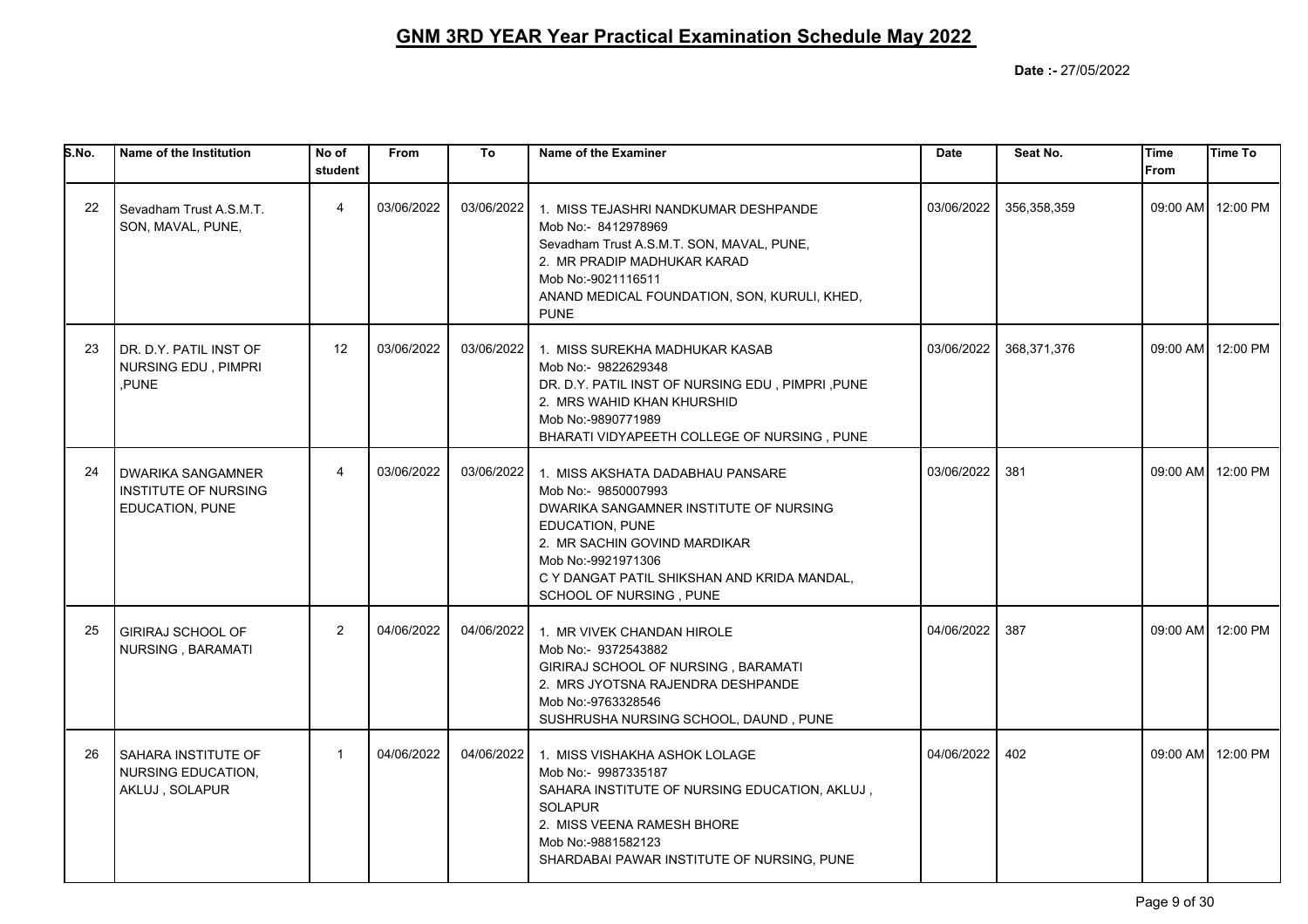| 27 | YASHODHARA NURSING<br>INSTITUTE, SOLAPUR                                                              | $\mathbf{1}$   | 06/06/2022 | 06/06/2022 | 1. MISS SUJATA PAWAR<br>Mob No:- 9049844525<br>YASHODHARA NURSING INSTITUTE, SOLAPUR<br>2. MR rahul raju zine<br>Mob No:-9923333142<br>GURURAJ SCHOOL OF NURSING, PUNE                                                                                       | 06/06/2022 | 408         | 09:00 AM 12:00 PM |
|----|-------------------------------------------------------------------------------------------------------|----------------|------------|------------|--------------------------------------------------------------------------------------------------------------------------------------------------------------------------------------------------------------------------------------------------------------|------------|-------------|-------------------|
| 28 | <b>VIJAYSINH MOHITE PATIL</b><br>SCHOOL OF NURSING.<br><b>MALSHIRAS, SOLAPUR</b>                      | $\overline{2}$ | 01/06/2022 | 01/06/2022 | 1. MISS PRADNYA SURESH MHALGI<br>Mob No:- 8856999802<br>VIJAYSINH MOHITE PATIL SCHOOL OF NURSING.<br><b>MALSHIRAS, SOLAPUR</b><br>2. MR ANIL H KALE<br>Mob No:-9766066977<br>YASH INSTITUTE OF NURSING PARAMEDICAL<br>SCIENCES, INDAPUR, PUNE                | 01/06/2022 | 409,410     | 09:00 AM 12:00 PM |
| 29 | <b>LATE UDHAVRAO</b><br><b>TULSHIRAM JADHAVAR</b><br><b>FOUNDATIONS INSTITUTE</b><br>OF NURSING, PUNE | $\overline{7}$ | 30/05/2022 | 30/05/2022 | 1. MISS SUPRIYA SURESH GAIKWAD<br>Mob No:- 7498411862<br>LATE UDHAVRAO TULSHIRAM JADHAVAR FOUNDATIONS<br>INSTITUTE OF NURSING, PUNE<br>2. MRS SUMATHI RAYAPPAN MARY<br>Mob No:-9994945879<br>VIJAYSINH MOHITE PATIL SCHOOL OF NURSING.<br>MALSHIRAS, SOLAPUR | 30/05/2022 | 413,416     | 09:00 AM 12:00 PM |
| 30 | SARDARBI INSTITUTE OF<br><b>NURSING EDUCATION.</b><br>MOHOL, SOLAPUR                                  | 3              | 31/05/2022 | 31/05/2022 | 1. MR RESHAM SINGH<br>Mob No:- 7020904610<br>SARDARBI INSTITUTE OF NURSING EDUCATION, MOHOL,<br><b>SOLAPUR</b><br>2. MISS SHITAL MAHADEO BHOSALE<br>Mob No:-8698147960<br>LATE UDHAVRAO TULSHIRAM JADHAVAR FOUNDATIONS<br>INSTITUTE OF NURSING, PUNE         | 31/05/2022 | 418,419,420 | 09:00 AM 12:00 PM |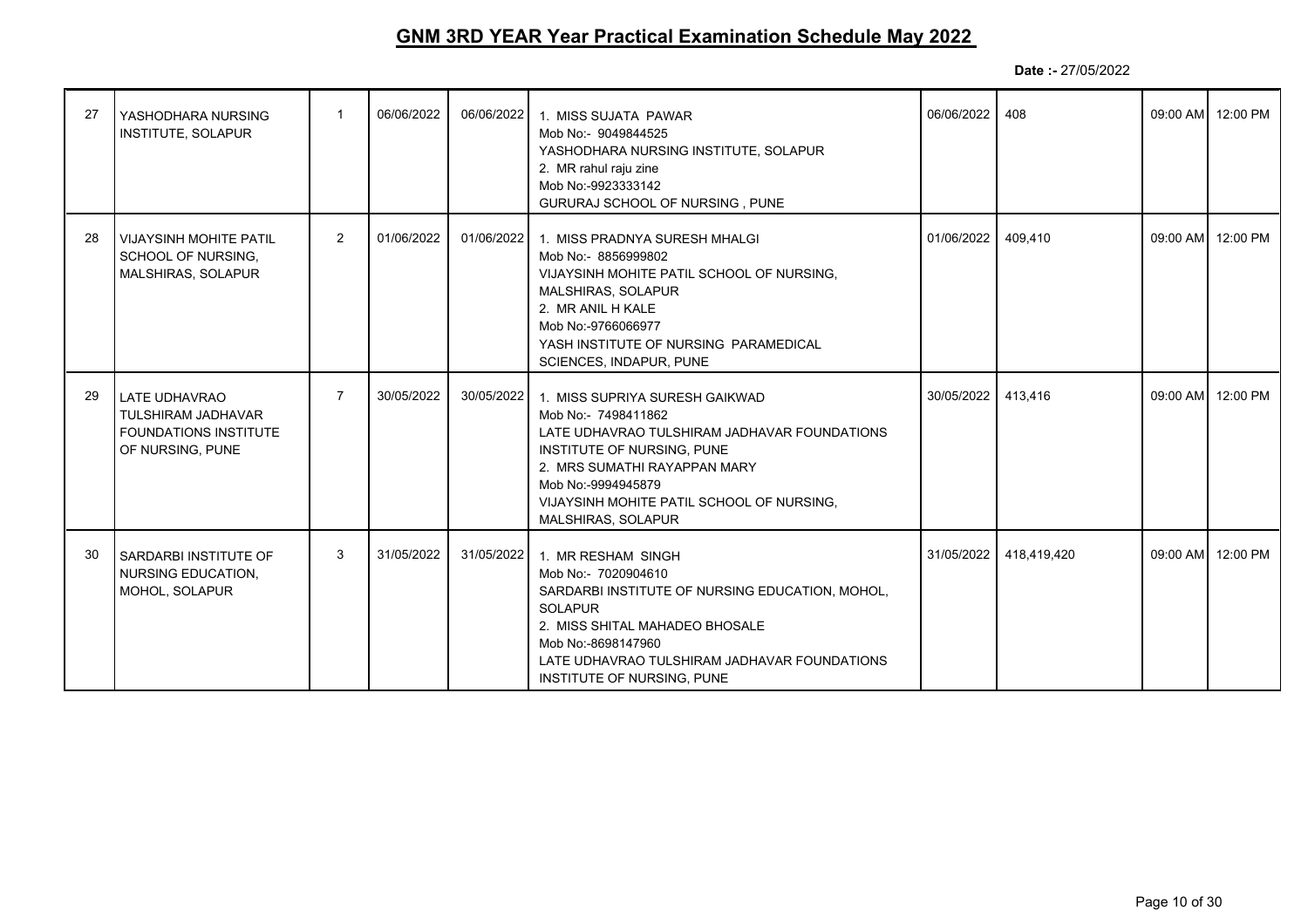| S.No. | Name of the Institution                                                                | No of<br>student | From       | To         | Name of the Examiner                                                                                                                                                                                                                                                      | Date       | Seat No. | <b>Time</b><br><b>From</b> | <b>Time To</b>    |
|-------|----------------------------------------------------------------------------------------|------------------|------------|------------|---------------------------------------------------------------------------------------------------------------------------------------------------------------------------------------------------------------------------------------------------------------------------|------------|----------|----------------------------|-------------------|
| 31    | SANT GAJANAN MAHARAJ<br>SCHOOL OF NURSING,<br>CHINCHEWADI,<br>GADHINGLAJ, KOLHAPUR     | $\overline{4}$   | 02/06/2022 | 02/06/2022 | 1. MRS SHRUNKALA PRAGATI BALVANT KAMBLE<br>Mob No:- 918669402865<br>SANT GAJANAN MAHARAJ SCHOOL OF NURSING,<br>CHINCHEWADI, GADHINGLAJ, KOLHAPUR<br>2. MR SUNNY SARJERAO AWALE<br>Mob No:-9923031811<br>SHRI BHAIRAVNATH NURSING SCHOOL, ICHALKARANJI<br>, KOLHAPUR       | 02/06/2022 | 453      |                            | 09:00 AM 12:00 PM |
| 32    | <b>LATE SOU ROSHANBI</b><br>SHAMANJI NURSING<br>SCHOOL, GADHINGLAJ,<br><b>KOLHAPUR</b> | $\overline{7}$   | 03/06/2022 | 03/06/2022 | 1. MR Ashish vishwas Kumbhar<br>Mob No:- 8123904696<br>LATE SOU ROSHANBI SHAMANJI NURSING SCHOOL,<br>GADHINGLAJ, KOLHAPUR<br>2. MRS Suhasinee Alias Suchitrarani Abhijit Rathod<br>Mob No:-9923209388<br>DR. D.Y.PATIL INSTITUTE OF NURSING EDUCATION,<br><b>KOLHAPUR</b> | 03/06/2022 | 454      |                            | 09:00 AM 12:00 PM |
| 33    | YASHWANT NURSING<br><b>INSTITUTE, KODOLI</b><br>PANHALA KOLHAPUR                       | $\overline{4}$   | 01/06/2022 | 01/06/2022 | 1. MRS SHITAL NITIN KAINGADE<br>Mob No:- 9359029091<br>YASHWANT NURSING INSTITUTE, KODOLI PANHALA<br><b>KOLHAPUR</b><br>2. MR SHAFI AHAMED PF<br>Mob No:-9964677543<br>LATE SOU ROSHANBI SHAMANJI NURSING SCHOOL,<br>GADHINGLAJ, KOLHAPUR                                 | 01/06/2022 | 464      |                            | 09:00 AM 12:00 PM |
| 34    | APEX NURSING SCHOOL<br>KARVIR, KOLHAPUR                                                | $\overline{2}$   | 31/05/2022 | 31/05/2022 | 1. MR PRAMOD KUMAR<br>Mob No:- 8208522768<br>APEX NURSING SCHOOL KARVIR, KOLHAPUR<br>2. MRS GRACE CHETAN GAIKWAD<br>Mob No:-9970544647<br>YASHWANT NURSING INSTITUTE, KODOLI PANHALA<br><b>KOLHAPUR</b>                                                                   | 31/05/2022 | 466      |                            | 09:00 AM 12:00 PM |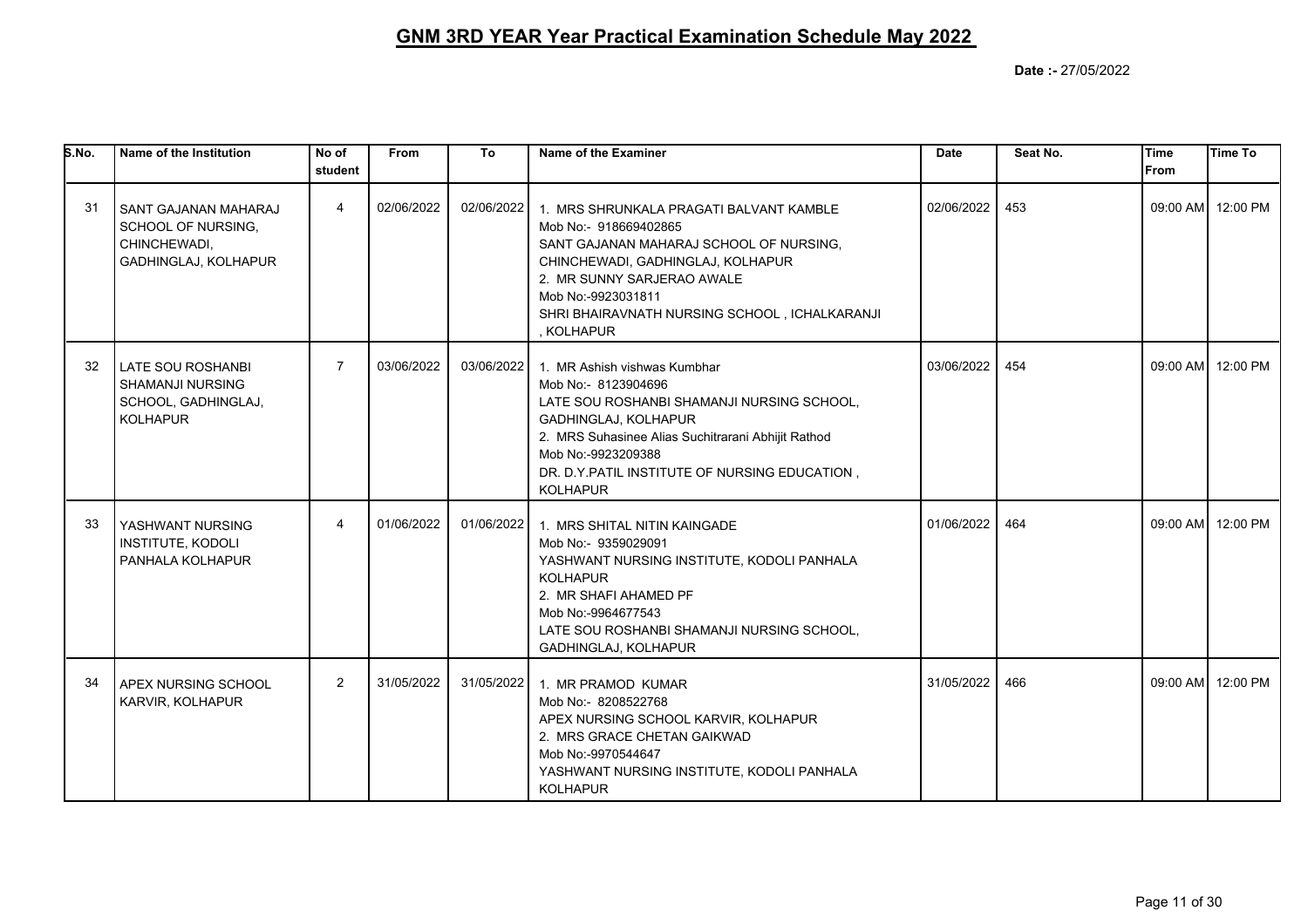| S.No. | Name of the Institution                                                                              | No of<br>student | <b>From</b> | To         | Name of the Examiner                                                                                                                                                                                                                                                            | <b>Date</b> | Seat No.        | Time<br>From | Time To           |
|-------|------------------------------------------------------------------------------------------------------|------------------|-------------|------------|---------------------------------------------------------------------------------------------------------------------------------------------------------------------------------------------------------------------------------------------------------------------------------|-------------|-----------------|--------------|-------------------|
| 35    | PAD DR. V. VIKHE PATIL<br>INSTITUTE OF NURSING<br>EDUCATION, AHMEDNAGAR                              | 37               | 03/06/2022  | 03/06/2022 | 1. MRS Vidya Subhash Panhale<br>Mob No:- 8308232863<br>PAD DR. V. VIKHE PATIL INSTITUTE OF NURSING<br>EDUCATION, AHMEDNAGAR<br>2. MR AJJAPPA [AJIT] HANUMANT CHAVARADAR<br>Mob No:-8087927431<br>PARVATIBAI MHASKE INSTITUTE OF NURSING,<br>AHMEDNAGAR                          | 03/06/2022  | 471,492,496,501 |              | 09:00 AM 12:00 PM |
| 36    | <b>MAHARASHTRA</b><br><b>HOMOEOPATHIC</b><br>FOUNDATIONS SCHOOL OF<br>NURSING, PATHAR,<br>AHMEDNAGAR | 3                | 04/06/2022  |            | 04/06/2022 1. MISS RUPALI MARUTI SHELAR<br>Mob No:- 8390934706<br>MAHARASHTRA HOMOEOPATHIC FOUNDATIONS<br>SCHOOL OF NURSING, PATHAR, AHMEDNAGAR<br>2. MRS Pratibha Arun Chandekar<br>Mob No:-8554990225<br>PAD DR. V. VIKHE PATIL INSTITUTE OF NURSING<br>EDUCATION, AHMEDNAGAR | 04/06/2022  | 513             |              | 09:00 AM 12:00 PM |
| 37    | <b>SHRUTI NURSING</b><br>SCHOOL, SHRIRAMPUR,<br>AHMEDNAGAR                                           | 15               | 30/05/2022  | 30/05/2022 | 1. MISS DAKSHATA RAJENDRA KHARAT<br>Mob No:- 9307936774<br>SHRUTI NURSING SCHOOL, SHRIRAMPUR,<br>AHMEDNAGAR<br>2. MISS AKSHAYA BHASKAR PAGARE<br>Mob No:-9960546771<br>SAI NURSING INSTITUTE, RAHATA, AHMEDNAGAR                                                                | 30/05/2022  | 518             |              | 09:00 AM 12:00 PM |
| 38    | Swami Samarth Nursing<br>College, Kolpewadi,<br>Ahmednagar                                           | 11               | 31/05/2022  | 31/05/2022 | 1. MRS ARTI POPAT JADHAV<br>Mob No:- 9834835750<br>Swami Samarth Nursing College, Kolpewadi, Ahmednagar<br>2. MRS SWATI ROHAN MORE<br>Mob No:-8657163336<br>SHRUTI NURSING SCHOOL, SHRIRAMPUR,<br>AHMEDNAGAR                                                                    | 31/05/2022  | 533             |              | 09:00 AM 12:00 PM |
|       |                                                                                                      |                  |             |            |                                                                                                                                                                                                                                                                                 |             |                 |              |                   |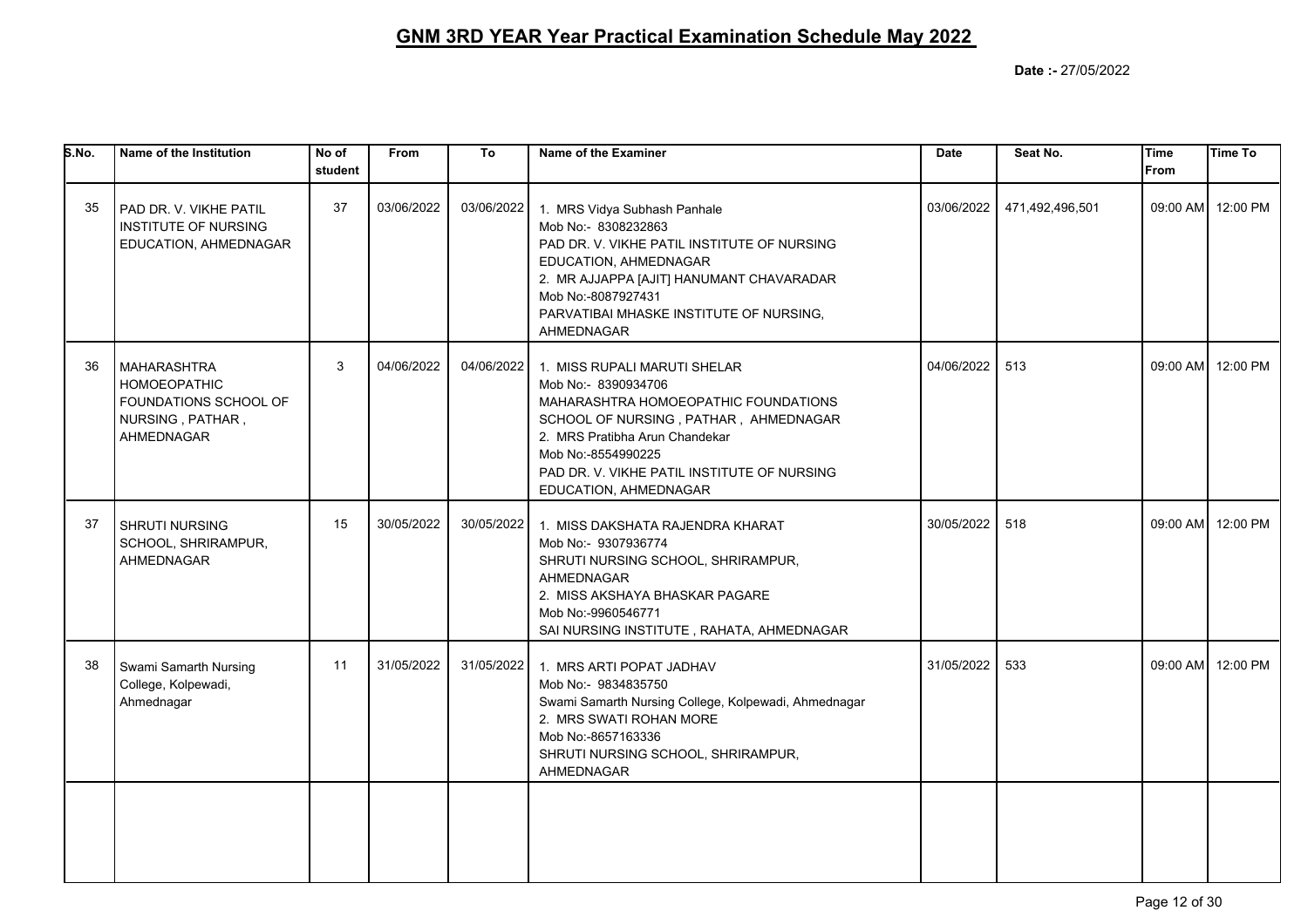| 39 | Vamanrao Ithape RGNM | 19 | 01/06/2022 1 | 01/06/2022 1 | MISS VISHRANTI BHAGWAN GIRI                        | 01/06/2022 | 559,562,565,566 | 09:00 AM  12:00 PM |
|----|----------------------|----|--------------|--------------|----------------------------------------------------|------------|-----------------|--------------------|
|    | School, Sangamner,   |    |              |              | Mob No:- 8668605950                                |            |                 |                    |
|    | Ahmednagar           |    |              |              | Vamanrao Ithape RGNM School, Sangamner, Ahmednagar |            |                 |                    |
|    |                      |    |              |              | 2. MR GANESH CHANDRABHAN SINARE                    |            |                 |                    |
|    |                      |    |              |              | Mob No:-9561265714                                 |            |                 |                    |
|    |                      |    |              |              | Jijamata Nursing School, Newasa, Ahmednagar        |            |                 |                    |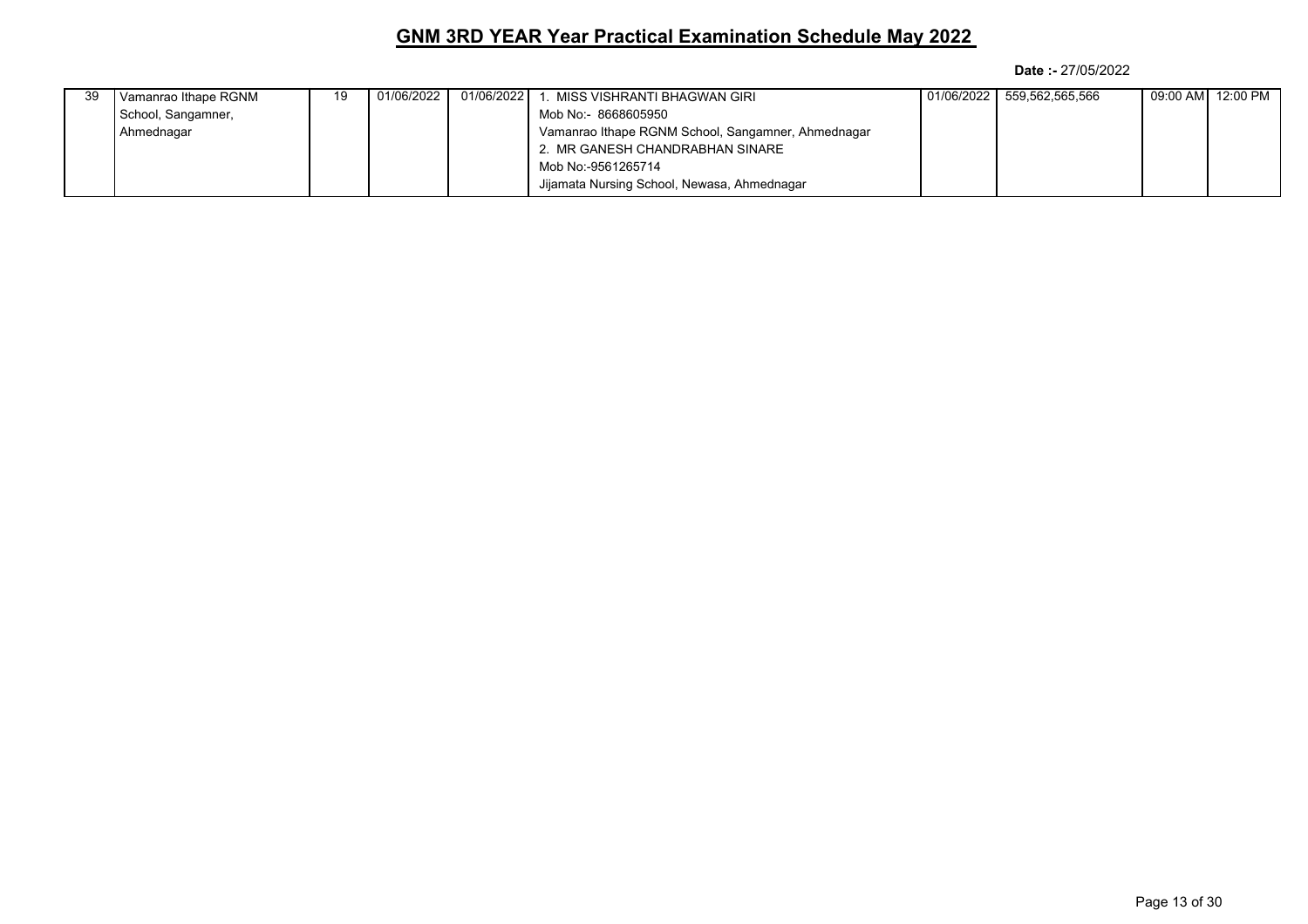| S.No. | l Name of the Institution                                 | No of   | From       | To         | Name of the Examiner                                                                                                                                                                                                                 | <b>Date</b> | Seat No.        | Time | Time To            |
|-------|-----------------------------------------------------------|---------|------------|------------|--------------------------------------------------------------------------------------------------------------------------------------------------------------------------------------------------------------------------------------|-------------|-----------------|------|--------------------|
|       |                                                           | student |            |            |                                                                                                                                                                                                                                      |             |                 | From |                    |
| 40    | I SHREE SAI NURSING<br>SCHOOL, JAMKHED,<br>AHMEDNAGAR     | 12      | 02/06/2022 | 02/06/2022 | 1. MISS DHANAMMA PRABHAKR PUJARI<br>Mob No:- 7719852087<br>SHREE SAI NURSING SCHOOL, JAMKHED, AHMEDNAGAR<br>2. MRS ANJALI VISHRAM THUBE<br>Mob No:-9850298889<br>KOPERGAON TALUKA VIDYARTHI SAHAYYAK SCHOOL OF<br>NURSING, KOPERGAON | 02/06/2022  | 574,576,579,583 |      | 09:00 AM  12:00 PM |
| 41    | l VIJAYA SCHOOL OF<br><b>NURSING PARNER</b><br>AHMEDNAGAR |         | 03/06/2022 | 03/06/2022 | 1. MR PRASHANTKUMAR THORE<br>Mob No:- 8208877218<br>VIJAYA SCHOOL OF NURSING PARNER AHMEDNAGAR<br>2. MISS SANGEETA RAMESH SURYAWANSHI<br>Mob No:-7218745286<br>Sant Eknath Institute of Nursing, Shevgaon, Ahmednagar                | 03/06/2022  | 620             |      | 09:00 AM  12:00 PM |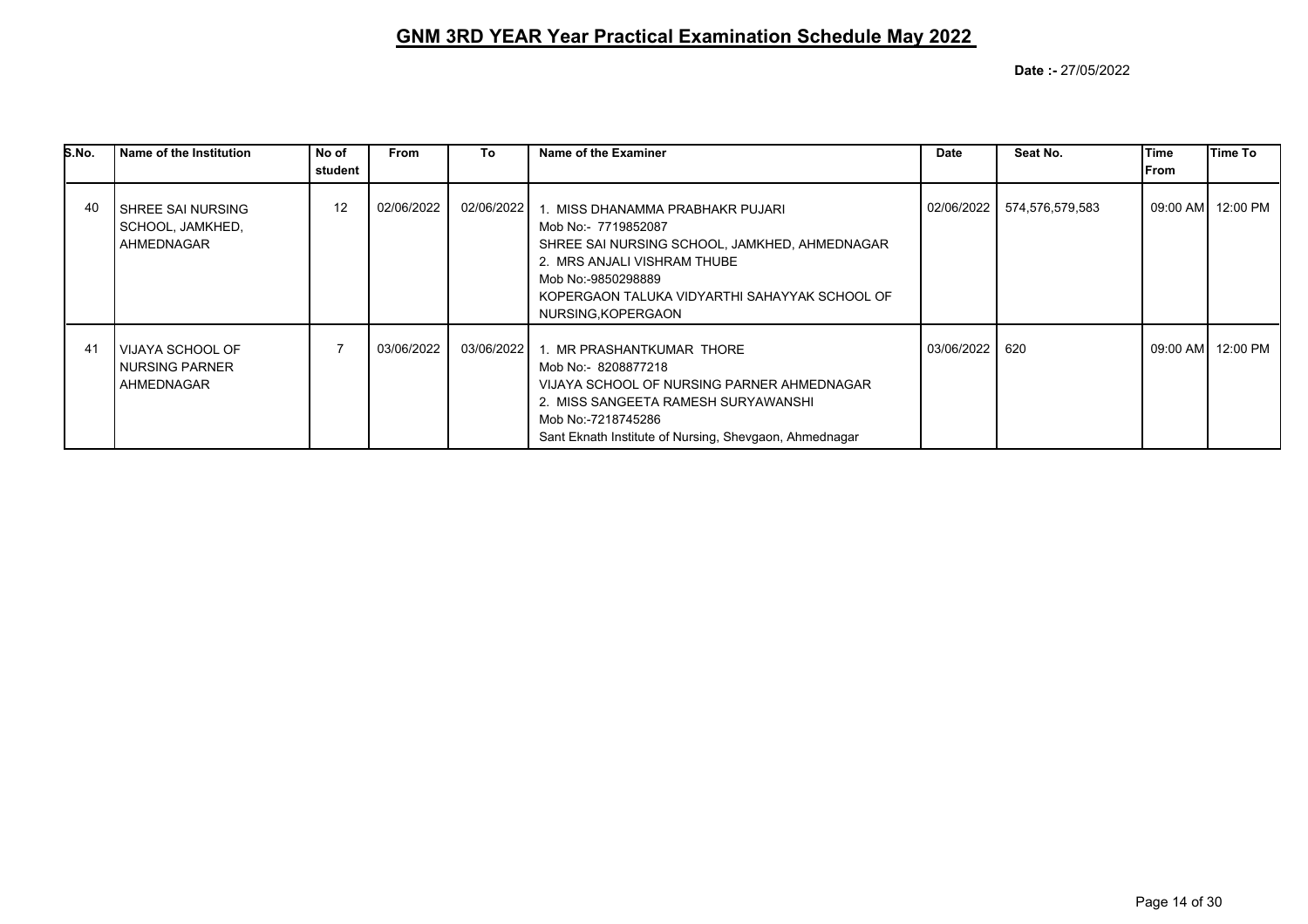**Date :-** 27/05/2022

**Region Name :- Nagpur**

| S.No. | Name of the Institution                                      | No of<br>student | <b>From</b> | Τo           | Name of the Examiner                                                                                                                                                                                 | Date       | Seat No.    | Time<br>From | Time To            |
|-------|--------------------------------------------------------------|------------------|-------------|--------------|------------------------------------------------------------------------------------------------------------------------------------------------------------------------------------------------------|------------|-------------|--------------|--------------------|
| -42   | l MOTHER TERESA NURSING<br>ACADAMY, BALLARPUR,<br>CHANDRAPUR |                  | 02/06/2022  | 02/06/2022 1 | MISS SUSHMA BHIMRAO GAJBHIYE<br>Mob No:- 8329984429<br>Meerabai Kamble College of Nursing, Chandrapur<br>2. MISS Manda Pundalik There<br>Mob No:-9921039729<br>PRABHADEVI NURSING SCHOOL, CHANDRAPUR | 02/06/2022 | 708,709,710 |              | 09:00 AMI 12:00 PM |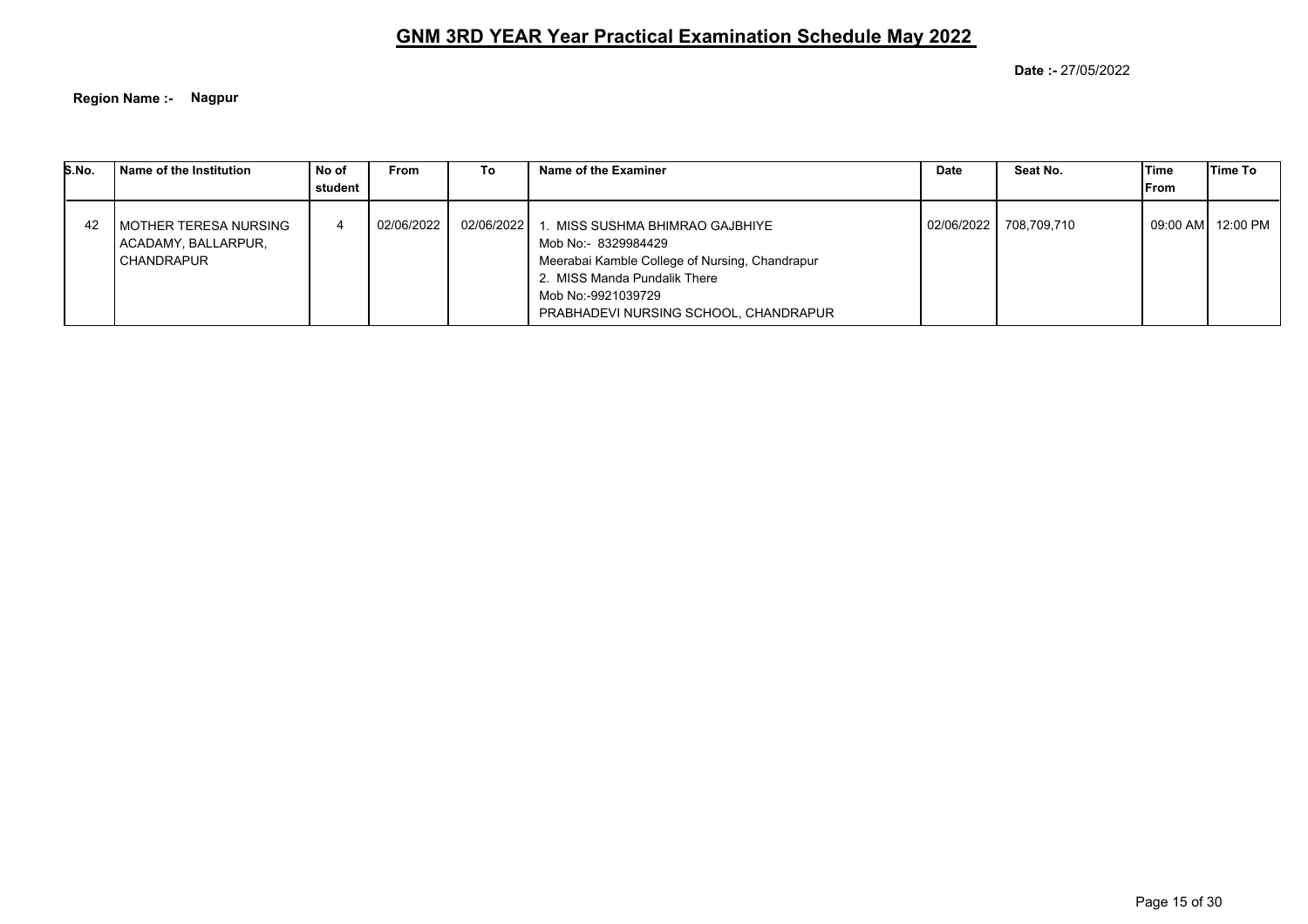| S.No. | Name of the Institution                                                      | No of<br>student | <b>From</b> | To         | Name of the Examiner                                                                                                                                                                                                                    | <b>Date</b> | Seat No.        | Time<br>lFrom | <b>Time To</b>    |
|-------|------------------------------------------------------------------------------|------------------|-------------|------------|-----------------------------------------------------------------------------------------------------------------------------------------------------------------------------------------------------------------------------------------|-------------|-----------------|---------------|-------------------|
| 43    | <b>SUMITRABAI THAKARE</b><br><b>TRAINING COLLEGE OF</b><br>NURSING, YAVATMAL | 5                | 04/06/2022  | 04/06/2022 | 1. MR MAYUR VINOD HODGAR<br>Mob No:- 8483015401<br>SUMITRABAI THAKARE TRAINING COLLEGE OF NURSING.<br>YAVATMAL<br>2. MISS NIKITA CHANDRASHEKHAR MALODE<br>Mob No:-9822496333<br>SAKSHI DESHMUKH INST OF NURSING, LOHARA,<br>YAVATMAL    | 04/06/2022  | 717             |               | 09:00 AM 12:00 PM |
| 44    | SAKSHI DESHMUKH INST<br>OF NURSING, LOHARA,<br>YAVATMAL                      | 17               | 30/05/2022  | 30/05/2022 | 1. MISS NEHA RAJENDRA TAREKAR<br>Mob No:- 7083950012<br>SAKSHI DESHMUKH INST OF NURSING, LOHARA,<br>YAVATMAL<br>2. MISS NIKITA SCOTT<br>Mob No:-7588789614<br>PRUTHVIRAJ DESHMUKH NURSING INSTITUTE, LOHARA,<br>YAVATMAL                | 30/05/2022  | 724,727,732,736 |               | 09:00 AM 12:00 PM |
| 45    | PRUTHVIRAJ DESHMUKH<br>NURSING INSTITUTE.<br>LOHARA, YAVATMAL                | $\overline{2}$   | 31/05/2022  | 31/05/2022 | 1. MISS ABHILASHA PAUL WARD<br>Mob No:- 7378484907<br>PRUTHVIRAJ DESHMUKH NURSING INSTITUTE, LOHARA,<br>YAVATMAL<br>2. MRS VEERA VISHWAS CHANDEKAR<br>Mob No:-9405339337<br>SUMITRABAI THAKARE TRAINING COLLEGE OF NURSING.<br>YAVATMAL | 31/05/2022  | 738,739         |               | 09:00 AM 12:00 PM |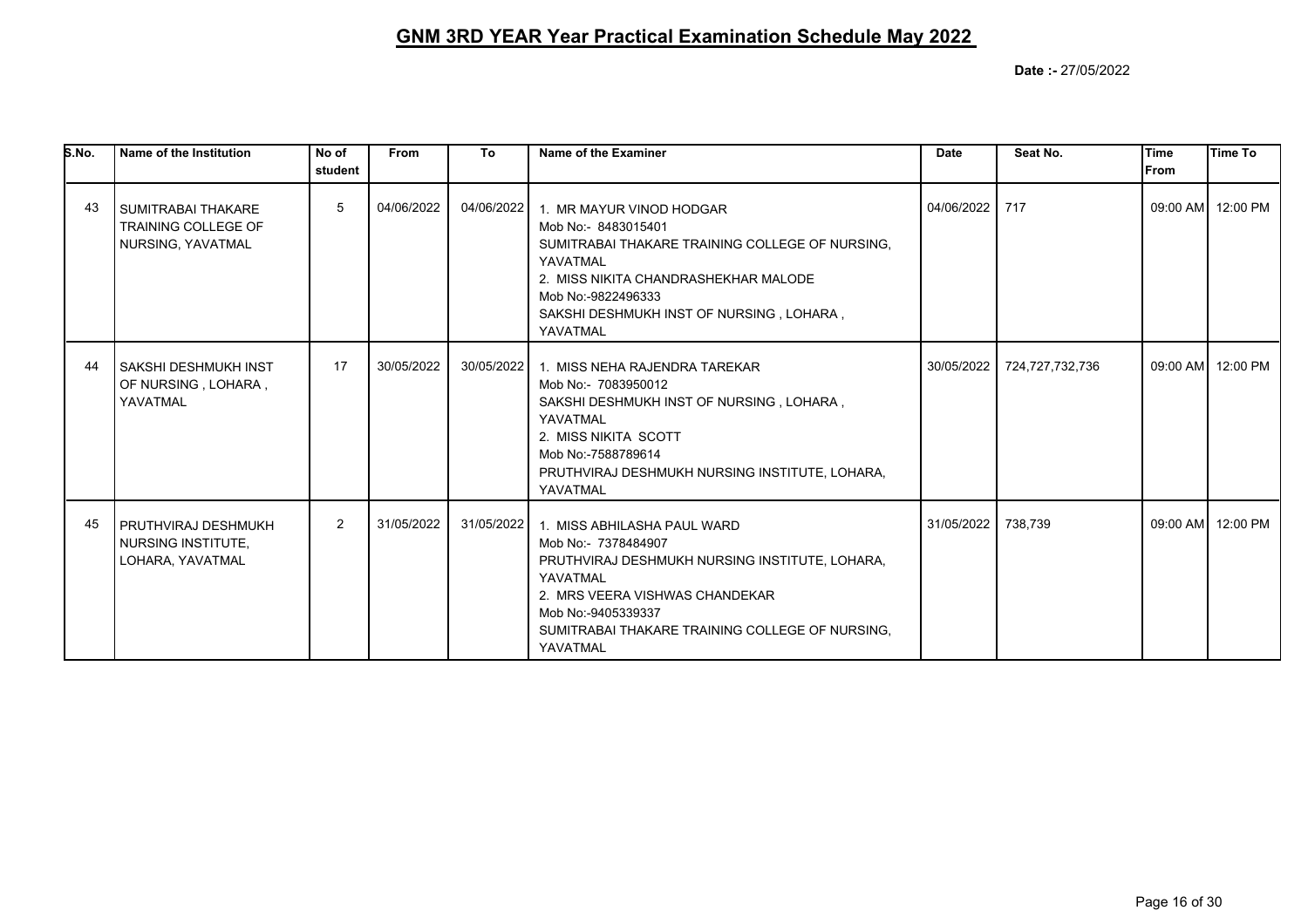| S.No. | Name of the Institution               | No of<br>student | <b>From</b> | To           | Name of the Examiner                                                                                                                                                                         | <b>Date</b> | Seat No. | Time<br>From | lTime To |
|-------|---------------------------------------|------------------|-------------|--------------|----------------------------------------------------------------------------------------------------------------------------------------------------------------------------------------------|-------------|----------|--------------|----------|
| 46    | ONENESS SCHOOL OF<br>NURSING BULDHANA | 12               | 01/06/2022  | 01/06/2022 1 | . MISS MANISHA ARJUN ARAKKH<br>Mob No:- 7709281160<br>ONENESS SCHOOL OF NURSING BULDHANA<br>2. MISS SHALINI SURESH KOTHARE<br>Mob No:-9826955842<br>MOTHER TERESA SCHOOL OF NURSING, BULDANA | 01/06/2022  | 753.755  | 09:00 AM     | 12:00 PM |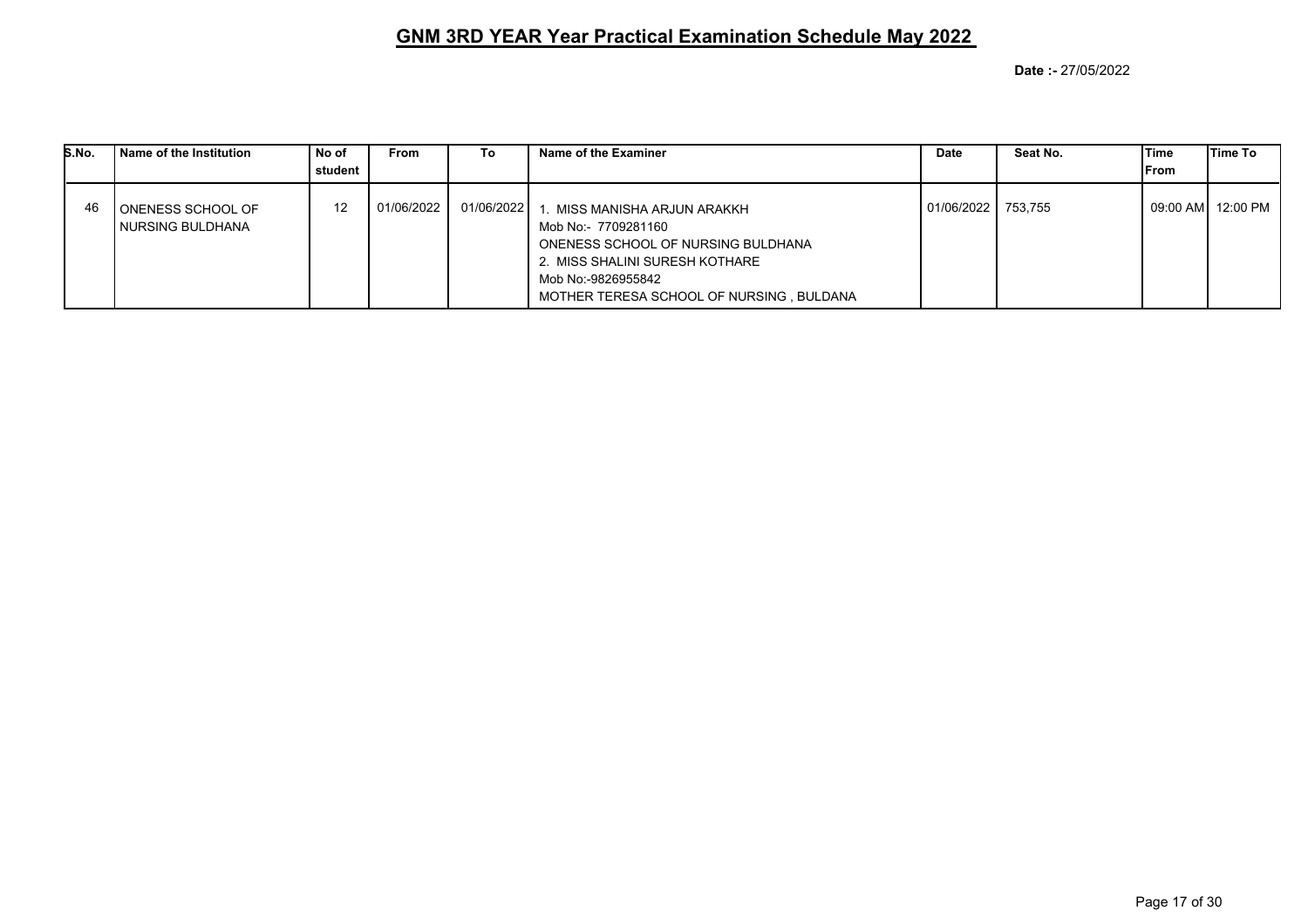| S.No. | Name of the Institution                     | No of<br>student | <b>From</b> | To         | Name of the Examiner                                                                                                                                                                              | <b>Date</b> | Seat No. | Time<br><b>IFrom</b> | <b>Time To</b>    |
|-------|---------------------------------------------|------------------|-------------|------------|---------------------------------------------------------------------------------------------------------------------------------------------------------------------------------------------------|-------------|----------|----------------------|-------------------|
| 47    | <b>POOJA NURSING</b><br>INSTITUTE, BHANDARA | 15               | 04/06/2022  | 04/06/2022 | 1. MR AKSHAY NILESH CHAVAN<br>Mob No:- 8793031963<br>POOJA NURSING INSTITUTE, BHANDARA<br>2. MISS Vandana Manik Manne<br>Mob No:-8830398288<br><b>GENERAL HOSPITAL, BHANDARA</b>                  | 04/06/2022  | 768,773  |                      | 09:00 AM 12:00 PM |
| 48    | AROMIRA SCHOOL OF<br>NURSING, BHANDARA      | 6                | 30/05/2022  | 30/05/2022 | 1. MISS BHAGYASHRI LAXMAN DHOMNE<br>Mob No:- 9623508569<br>AROMIRA SCHOOL OF NURSING, BHANDARA<br>2. MR DEEPAK KIRODILAL SINGHAL<br>Mob No:-9158550742<br>POOJA NURSING INSTITUTE, BHANDARA       | 30/05/2022  | 781,786  |                      | 09:00 AM 12:00 PM |
| 49    | Spandan Nursing School,<br>Pauni, Bhandara  | $\overline{7}$   | 30/05/2022  | 30/05/2022 | 1. MISS SONAL PREMANAND AMBADE<br>Mob No:- 9764694587<br>Spandan Nursing School, Pauni, Bhandara<br>2. MISS BHAGYASHRI LAXMAN DHOMNE<br>Mob No:-9623508569<br>AROMIRA SCHOOL OF NURSING, BHANDARA | 30/05/2022  | 788,791  |                      | 09:00 AM 12:00 PM |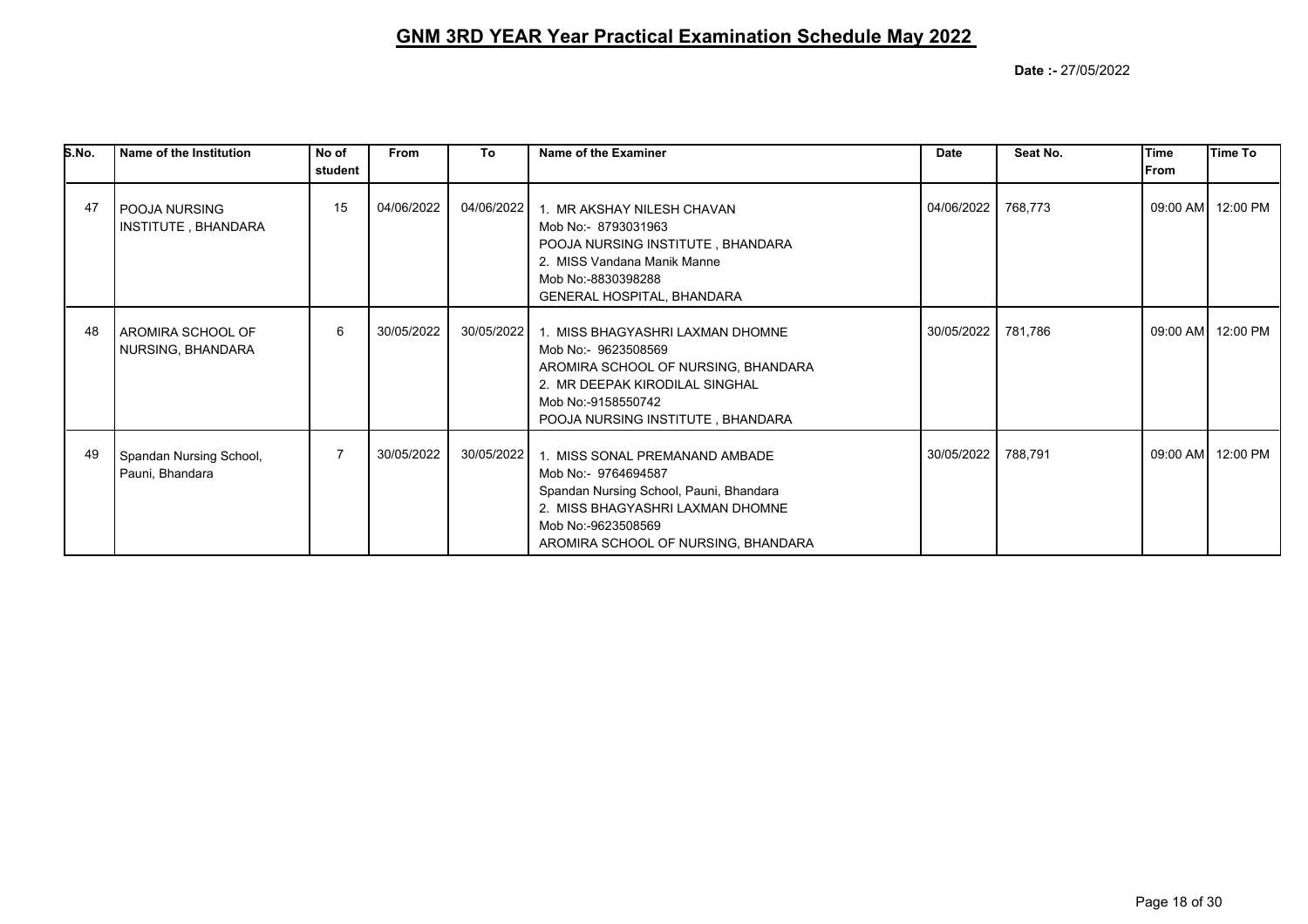| S.No. | l Name of the Institution                                    | No of<br>student | From       | To         | Name of the Examiner                                                                                                                                                                            | Date       | Seat No.    | lTime<br> From | lTime To           |
|-------|--------------------------------------------------------------|------------------|------------|------------|-------------------------------------------------------------------------------------------------------------------------------------------------------------------------------------------------|------------|-------------|----------------|--------------------|
|       |                                                              |                  |            |            |                                                                                                                                                                                                 |            |             |                |                    |
| 50    | I MADHURIBAI DESHMUKH<br>I INST OF NSG EDU.<br><b>NAGPUR</b> | 9                | 03/06/2022 | 03/06/2022 | 1. MISS PALLAVI DADU AMBADE<br>Mob No:- 8956043054<br>MADHURIBAI DESHMUKH INST.OF NSG.EDU., NAGPUR<br>2. MRS MERCY SADANAND KHARAT<br>Mob No:-8600007591<br>SURETECH COLLEGE OF NURSING, NAGPUR | 03/06/2022 | 819         |                | 09:00 AM  12:00 PM |
| 51    | l RADHABAI BAHEKAR<br>  SCHOOL OF NURSING.<br><b>GONDIA.</b> | 4                | 31/05/2022 | 31/05/2022 | 1. MR SATISH KUMAR NAGIREDDY<br>Mob No:- 7879922331<br>RADHABAI BAHEKAR SCHOOL OF NURSING, GONDIA.<br>2. MRS BEENA PK JOY<br>Mob No:-8999639681<br>CENTRAL INDIA NURSING COLLEGE NAGPUR         | 31/05/2022 | 836,837,838 |                | 09:00 AM  12:00 PM |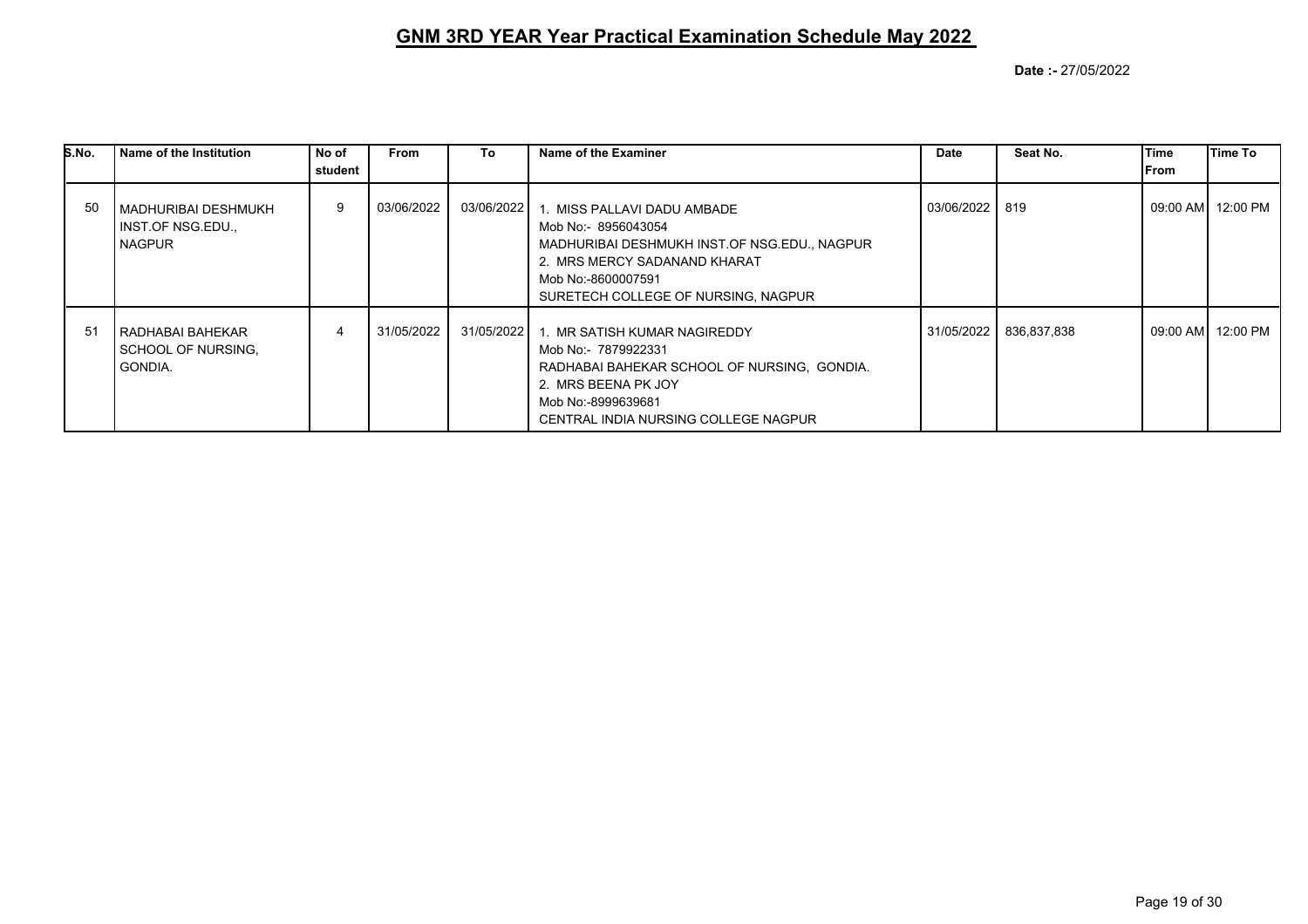| S.No. | Name of the Institution                                                         | No of<br>student | <b>From</b> | To         | Name of the Examiner                                                                                                                                                                                                               | <b>Date</b> | Seat No. | <b>Time</b><br><b>IFrom</b> | Time To           |
|-------|---------------------------------------------------------------------------------|------------------|-------------|------------|------------------------------------------------------------------------------------------------------------------------------------------------------------------------------------------------------------------------------------|-------------|----------|-----------------------------|-------------------|
| 52    | <b>INSTITUTE OF NURSING</b><br><b>EDUCATION &amp; RESEARCH,</b><br><b>AKOLA</b> | 14               | 01/06/2022  | 01/06/2022 | 1. MISS PRIYANKA KAILASH KHANDERAO<br>Mob No:- 7083160848<br>INSTITUTE OF NURSING EDUCATION & RESEARCH.<br><b>AKOLA</b><br>2. MR RITESH AJAY VARMA<br>Mob No:-8793420394<br>NATIONAL SCHOOL OF NURSING, AKOLA                      | 01/06/2022  | 853      |                             | 09:00 AM 12:00 PM |
| 53    | I SAVITRIBAI FULE SCHOOL<br>OF NURSING AKOLA                                    | 16               | 02/06/2022  |            | 02/06/2022   1. MISS ROSHNI BALKRUSHNA ADBOL<br>Mob No: - 8600697719<br>SAVITRIBAI FULE SCHOOL OF NURSING AKOLA<br>2. MRS MEENA MANOHAR MAHORE<br>Mob No:-9225722268<br>INSTITUTE OF NURSING EDUCATION & RESEARCH,<br><b>AKOLA</b> | 02/06/2022  | 865,876  |                             | 09:00 AM 12:00 PM |
| 54    | <b>ANGEL OF MERCY</b><br>INSTITUTE OF NURSING<br>SCIENCE, AKOLA                 | 5                | 03/06/2022  |            | 03/06/2022 1. MRS PRITI SURESH PAWAR<br>Mob No:- 9921979511<br>ANGEL OF MERCY INSTITUTE OF NURSING SCIENCE.<br>AKOLA<br>2. MRS PRIYANKA KAILASH KHANDERAO<br>Mob No:-94221363910<br>MAHATMA PHULE NURSING SCHOOL, AKOLA            | 03/06/2022  | 891      |                             | 09:00 AM 12:00 PM |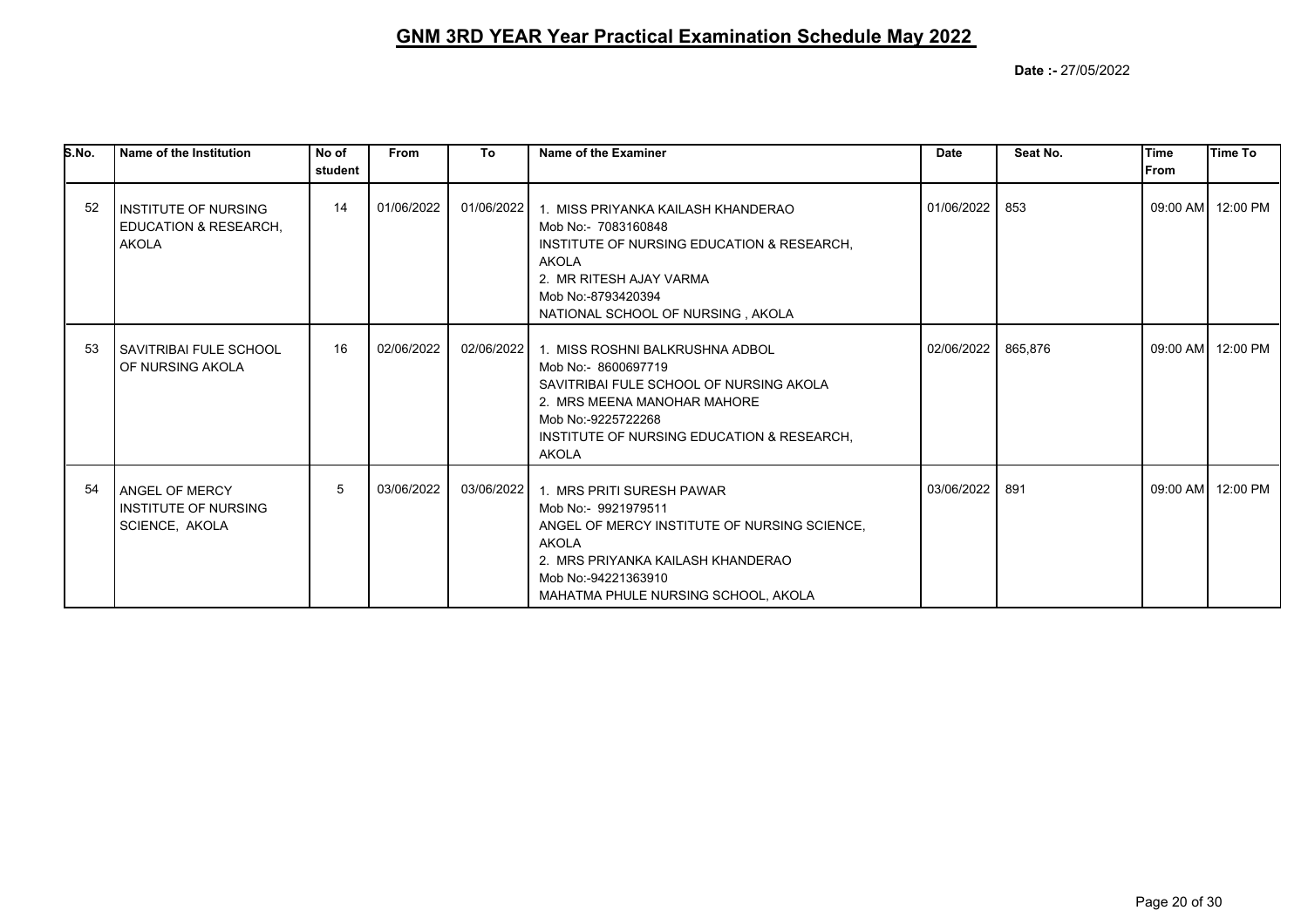**Date :-** 27/05/2022

**Region Name :- Aurangabad**

| S.No. | Name of the Institution                              | No of<br>student | <b>From</b> | To           | Name of the Examiner                                                                                                                                                                                | Date         | Seat No. | Time<br>lFrom | lTime To          |
|-------|------------------------------------------------------|------------------|-------------|--------------|-----------------------------------------------------------------------------------------------------------------------------------------------------------------------------------------------------|--------------|----------|---------------|-------------------|
| 55    | I GOVINDRAO PAUL<br>NURSING SCHOOL,<br><b>NANDED</b> | 3                | 31/05/2022  | 31/05/2022 l | 1. MISS PRAJAKTA RAVINDRA DHOKPANDE<br>Mob No:- 9890001379<br>GOVINDRAO PAUL NURSING SCHOOL, NANDED<br>2. MR SUNIL BHAGWANRAO PANCHAL<br>Mob No:-9665622482<br>MOTHER TERESA NURSING SCHOOL, NANDED | 31/05/2022   | 895      |               | 09:00 AM 12:00 PM |
| 56    | I MOTHER TERESA NURSING<br>l SCHOOL. NANDED          | 15               | 01/06/2022  | 01/06/2022   | 1. MISS APURVA RAMESHWAR SAKHARKAR<br>Mob No:- 9049583631<br>MOTHER TERESA NURSING SCHOOL, NANDED<br>2. MR Akshayraj Kishor Dhakade<br>Mob No:-9403868852<br>GOVINDRAO PAUL NURSING SCHOOL, NANDED  | 01/06/2022 1 | 900,907  | 09:00 AM      | 12:00 PM          |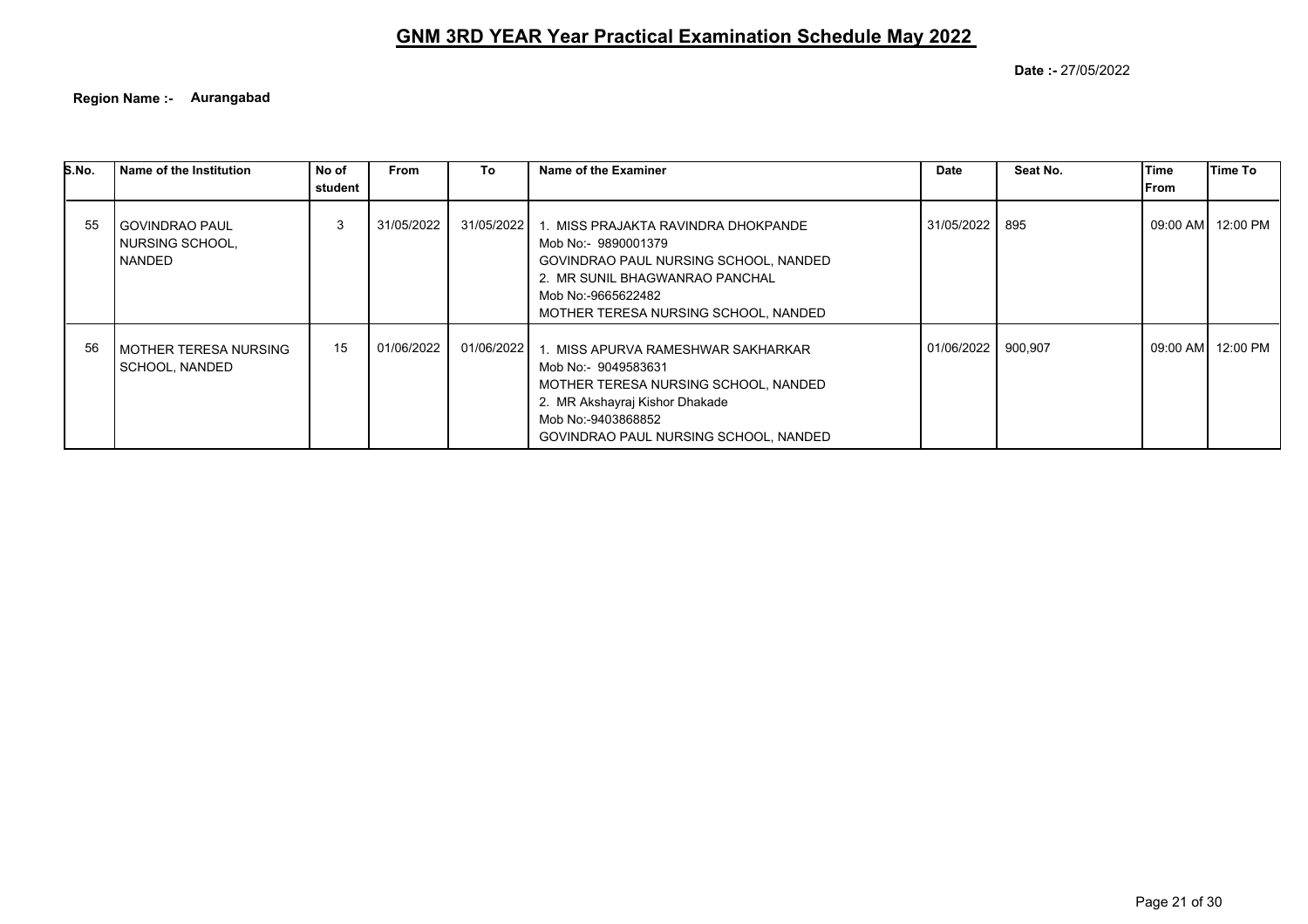| S.No. | Name of the Institution                         | No of          | <b>From</b> | To           | Name of the Examiner                                                                                                                                                                                    | Date       | Seat No. | lTime        | Time To            |
|-------|-------------------------------------------------|----------------|-------------|--------------|---------------------------------------------------------------------------------------------------------------------------------------------------------------------------------------------------------|------------|----------|--------------|--------------------|
|       |                                                 | student        |             |              |                                                                                                                                                                                                         |            |          | <b>IFrom</b> |                    |
| 57    | l MAULI INSTITUTE OF<br>  NURSING, PARBHANI     | 16             | 31/05/2022  | 31/05/2022 1 | . MISS SHITAL SUKHDEV THOKE<br>Mob No:- 9420877695<br>MAULI INSTITUTE OF NURSING, PARBHANI<br>2. MR MHIUDDIN ALAUDDIN FAROOQUI<br>Mob No:-9284990223<br>INSTITUTE OF NURSING, PARBHANI                  | 31/05/2022 | 936      |              | 09:00 AM 12:00 PM  |
| 58    | I BELESHWAR INSTITUTE OF<br>  NURSING, PARBHANI | $\overline{2}$ | 01/06/2022  |              | 01/06/2022 1. MR VINAYAK ASHOKRAO KALE<br>Mob No:- 9096092309<br>BELESHWAR INSTITUTE OF NURSING, PARBHANI<br>2. MISS SHITAL SUKHDEV THOKE<br>Mob No:-9420877695<br>MAULI INSTITUTE OF NURSING, PARBHANI | 01/06/2022 | 946      |              | 09:00 AM  12:00 PM |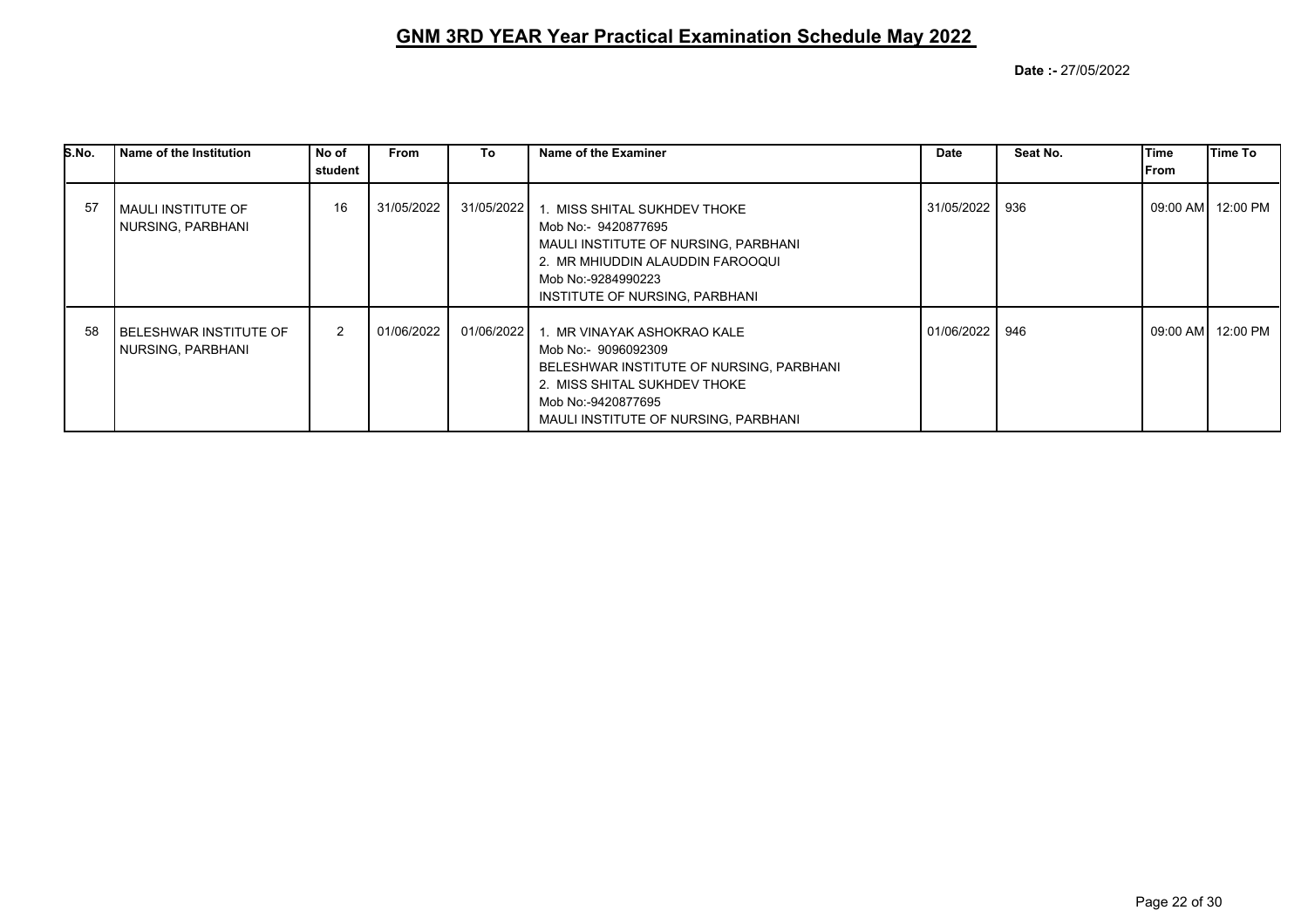| S.No. | Name of the Institution                       | No of   | <b>From</b> | To           | Name of the Examiner                                                                                                                                                                                       | Date       | Seat No. | Time | Time To           |
|-------|-----------------------------------------------|---------|-------------|--------------|------------------------------------------------------------------------------------------------------------------------------------------------------------------------------------------------------------|------------|----------|------|-------------------|
|       |                                               | student |             |              |                                                                                                                                                                                                            |            |          | From |                   |
| 59    | INDIRA GANDHI NURSING<br>  SCHOOL, OSMANABAD_ |         | 01/06/2022  |              | 01/06/2022 1. MR DIPAK MADHUKAR BHATLAWANDE<br>Mob No:- 7773935854<br>INDIRA GANDHI NURSING SCHOOL, OSMANABAD<br>2. SMT SARASWATI MARUTI THORAT<br>Mob No:-9766098852<br>NAVIN NURSING SCHOOL OSMANABAD    | 01/06/2022 | 950,955  |      | 09:00 AM 12:00 PM |
| -60   | AASTHA SCHOOL OF<br>I NURSING OSMANABAD       |         | 02/06/2022  | 02/06/2022 1 | MISS Anita Ramchandra Jadhay<br>Mob No:- 9881294712<br>AASTHA SCHOOL OF NURSING OSMANABAD<br>2. MR RAJESH VIKRAM PADWAL<br>Mob No:-8459162064<br>Dr. SHIVAJIRAO GHOGARE NURSING SCHOOL<br><b>OSMANABAD</b> | 02/06/2022 | 959      |      | 09:00 AM 12:00 PM |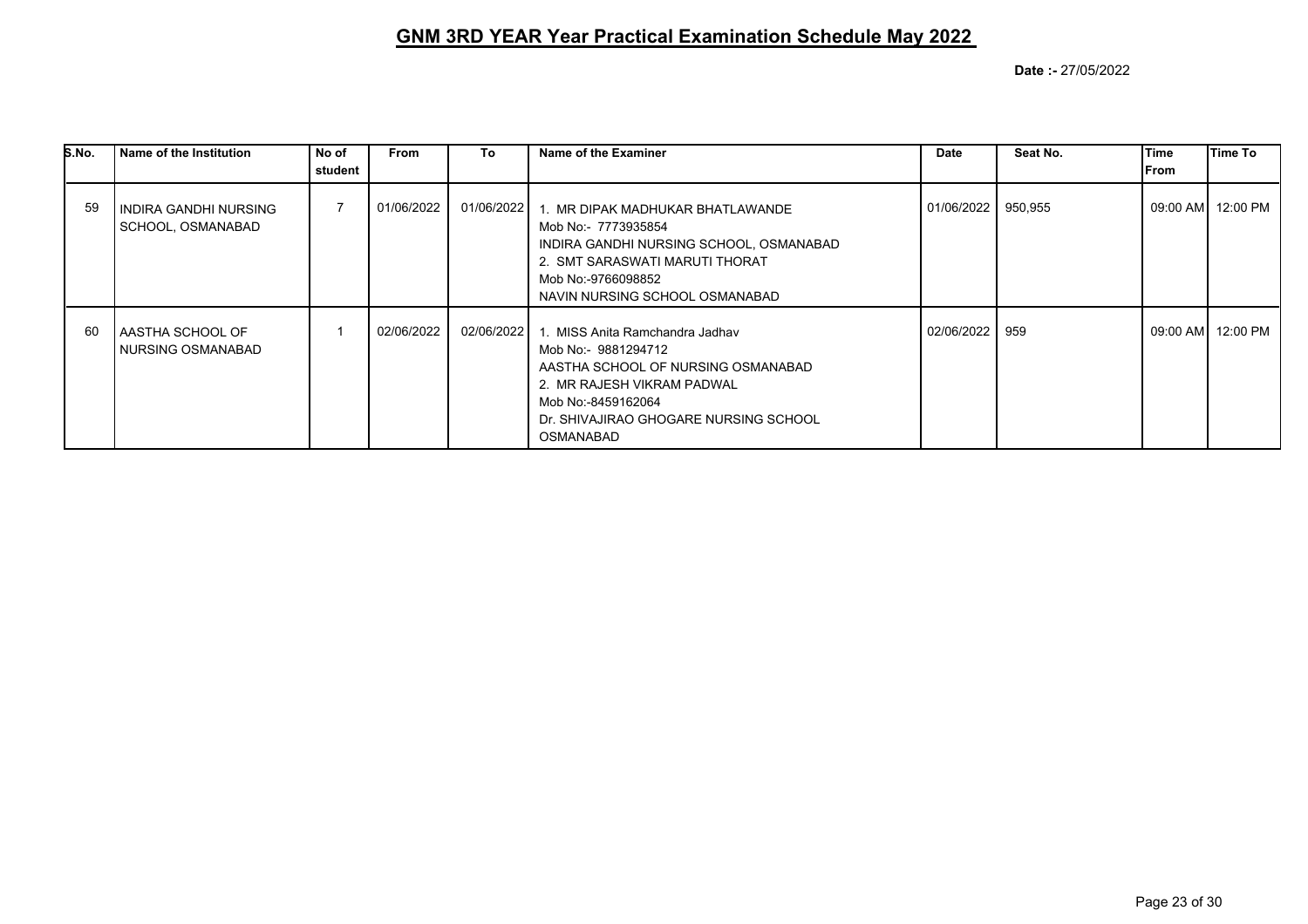| S.No. | Name of the Institution                                                        | No of<br>student | From       | To         | Name of the Examiner                                                                                                                                                                                                                            | <b>Date</b> | Seat No.                | Time<br>lFrom | lTime To          |
|-------|--------------------------------------------------------------------------------|------------------|------------|------------|-------------------------------------------------------------------------------------------------------------------------------------------------------------------------------------------------------------------------------------------------|-------------|-------------------------|---------------|-------------------|
| 61    | MAHATMA GANDHI MISSION<br><b>INSTITUTE OF NURSING</b><br>EDUCATION, AURANGABAD | 5                | 03/06/2022 | 03/06/2022 | 1. MISS BHAGYASHREE SANJAY BHAGAT<br>Mob No:- 8830032842<br>MAHATMA GANDHI MISSION INSTITUTE OF NURSING<br>EDUCATION, AURANGABAD<br>2. MRS SELVI V SENTHAMIL<br>Mob No:-9850978140<br>SHRI DHANESHWARI MANAV VIKAS MANDAL,<br><b>AURANGABAD</b> | 03/06/2022  | 966,967,968,969,97<br>0 |               | 09:00 AM 12:00 PM |
| 62    | AURANGABAD NURSING<br>SCHOOL, BHALGAON,<br><b>AURANGABAD</b>                   | $\mathbf{1}$     | 04/06/2022 | 04/06/2022 | 1. MISS MADHURI RATHOD<br>Mob No:- 7758864060<br>AURANGABAD NURSING SCHOOL, BHALGAON,<br>AURANGABAD<br>2. MISS PRIYANKA SHRIKANT PATHAK<br>Mob No:-7875107474<br>Manik Nursing School, Garkhed, Aurangabad                                      | 04/06/2022  | 971                     |               | 09:00 AM 12:00 PM |
| 63    | New Rajmata Jijau RGNM<br><b>Nursing School</b>                                | 5                | 30/05/2022 | 30/05/2022 | 1. MR YASHWANT RAMRAO WATHORE<br>Mob No:- 9960861778<br>New Rajmata Jijau RGNM Nursing School<br>2. MISS RAJSHRI BALASAHEB KOKATE<br>Mob No:-7758864060<br>Aurangabad Training School of Nursing, Shivajinagar,<br>Aurangabad                   | 30/05/2022  | 981,983,984             |               | 09:00 AM 12:00 PM |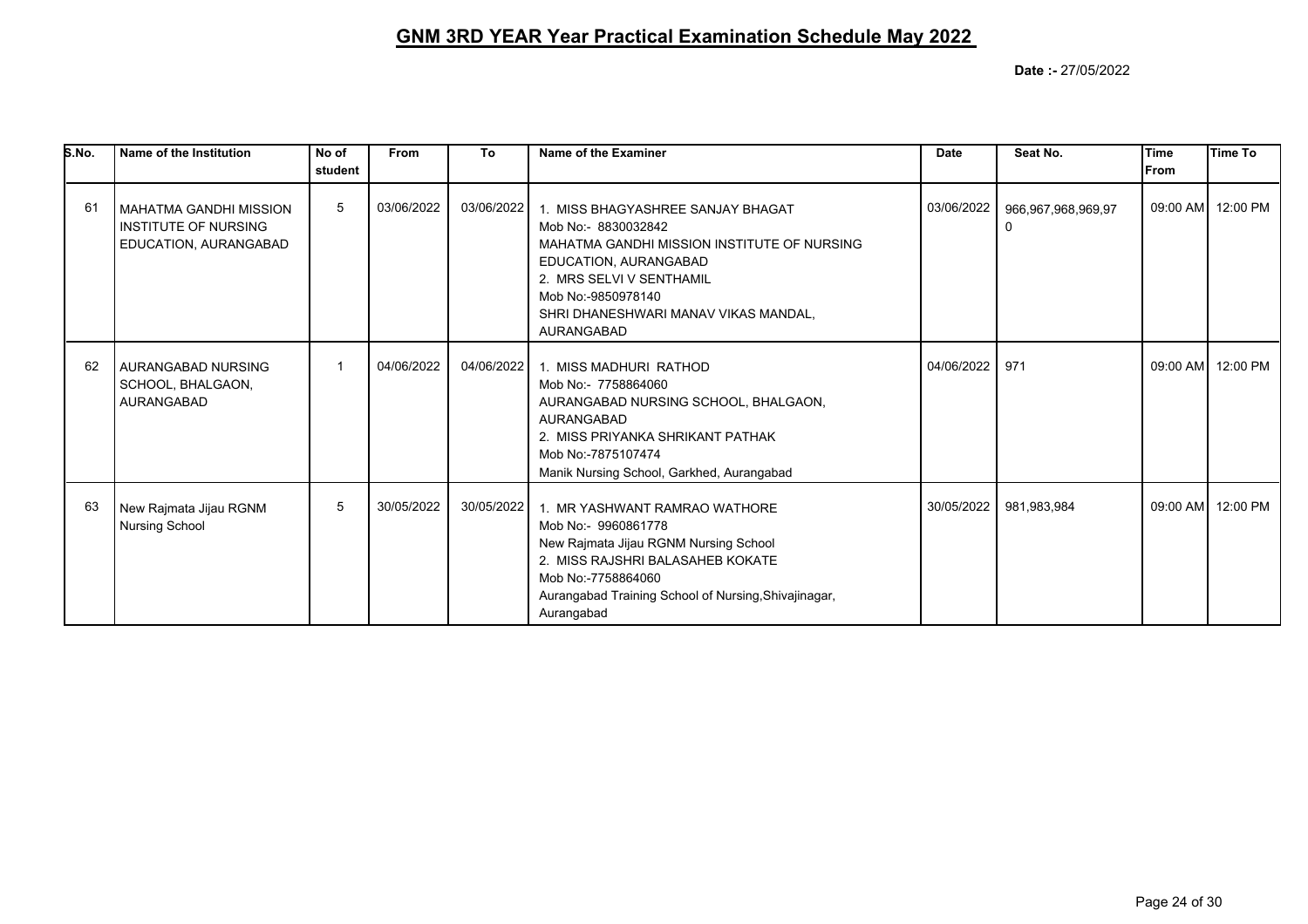| S.No. | Name of the Institution                                       | No of<br>student | From       | To         | Name of the Examiner                                                                                                                                                                                             | <b>Date</b> | Seat No.                                                  | <b>Time</b><br><b>From</b> | <b>Time To</b>    |
|-------|---------------------------------------------------------------|------------------|------------|------------|------------------------------------------------------------------------------------------------------------------------------------------------------------------------------------------------------------------|-------------|-----------------------------------------------------------|----------------------------|-------------------|
| 64    | <b>GENERAL HOSPITAL,</b><br>LATUR                             | 18               | 31/05/2022 | 31/05/2022 | 1. SMT SUKUMAR RUKHMAJI GUDE<br>Mob No:- 9403009242<br><b>GENERAL HOSPITAL, LATUR</b><br>2. MR TEHSEEN SALEEM B MAHAMMED<br>Mob No:-9552555151<br>SANT TUKARM INSTITUTE OF NURSING EDUCATION.<br>AHMEDPUR, LATUR | 31/05/2022  | 986,987,988,989,99<br>0,991,992,993,994                   |                            | 09:00 AM 12:00 PM |
| 65    | GENERAL HOSPITAL,<br><b>LATUR</b>                             | 18               | 31/05/2022 | 31/05/2022 | 1. SMT SUKUMAR RUKHMAJI GUDE<br>Mob No:- 9403009242<br><b>GENERAL HOSPITAL, LATUR</b><br>2. MR TEHSEEN SALEEM B MAHAMMED<br>Mob No:-9552555151<br>SANT TUKARM INSTITUTE OF NURSING EDUCATION,<br>AHMEDPUR, LATUR | 31/05/2022  | 995,996,997,998,99<br>9,1000,1001,1002,1<br>003           |                            | 01:00 PM 04:00 PM |
| 66    | <b>MAHARASHTRA COLLEGE</b><br>OF NURSING, KAVA, LATUR         | 12               | 30/05/2022 | 30/05/2022 | 1. MRS ADIYAMMA SAMSON SHIREEN<br>Mob No:- 9902396446<br>MAHARASHTRA COLLEGE OF NURSING, KAVA, LATUR<br>2. SMT KUMUDINI MURLIDHAR JADHAV<br>Mob No:-9423451724<br>New Vision School of Nursing, Latur            | 30/05/2022  | 1018,1019,1020,10<br>21,1023,1024,1025,<br>1027,1028,1029 |                            | 09:00 AM 12:00 PM |
| 67    | MAHARASHTRA INSTITUTE<br>OF MED. SCI RE. NSG,<br><b>LATUR</b> | 3                | 31/05/2022 | 31/05/2022 | 1. MISS KOMAL PRABHAKAR PETKAR<br>Mob No:- 8830157393<br>MAHARASHTRA INSTITUTE OF MED. SCI RE. NSG, LATUR<br>2. MRS ADIYAMMA SAMSON SHIREEN<br>Mob No:-9902396446<br>MAHARASHTRA COLLEGE OF NURSING, KAVA, LATUR | 31/05/2022  | 1042                                                      |                            | 09:00 AM 12:00 PM |
| 68    | New Vision School of<br>Nursing, Latur                        | $\overline{7}$   | 01/06/2022 | 01/06/2022 | 1. MR BALBHIM PRAKESH BASOLE<br>Mob No:- 7720906952<br>New Vision School of Nursing, Latur<br>2. MISS MANISHA BABURAO SHAHIR<br>Mob No:-9370082354<br>Arman Nursing School, Latur                                | 01/06/2022  | 1043, 1046, 1049                                          | 09:00 AM                   | 12:00 PM          |
|       |                                                               |                  |            |            |                                                                                                                                                                                                                  |             |                                                           |                            |                   |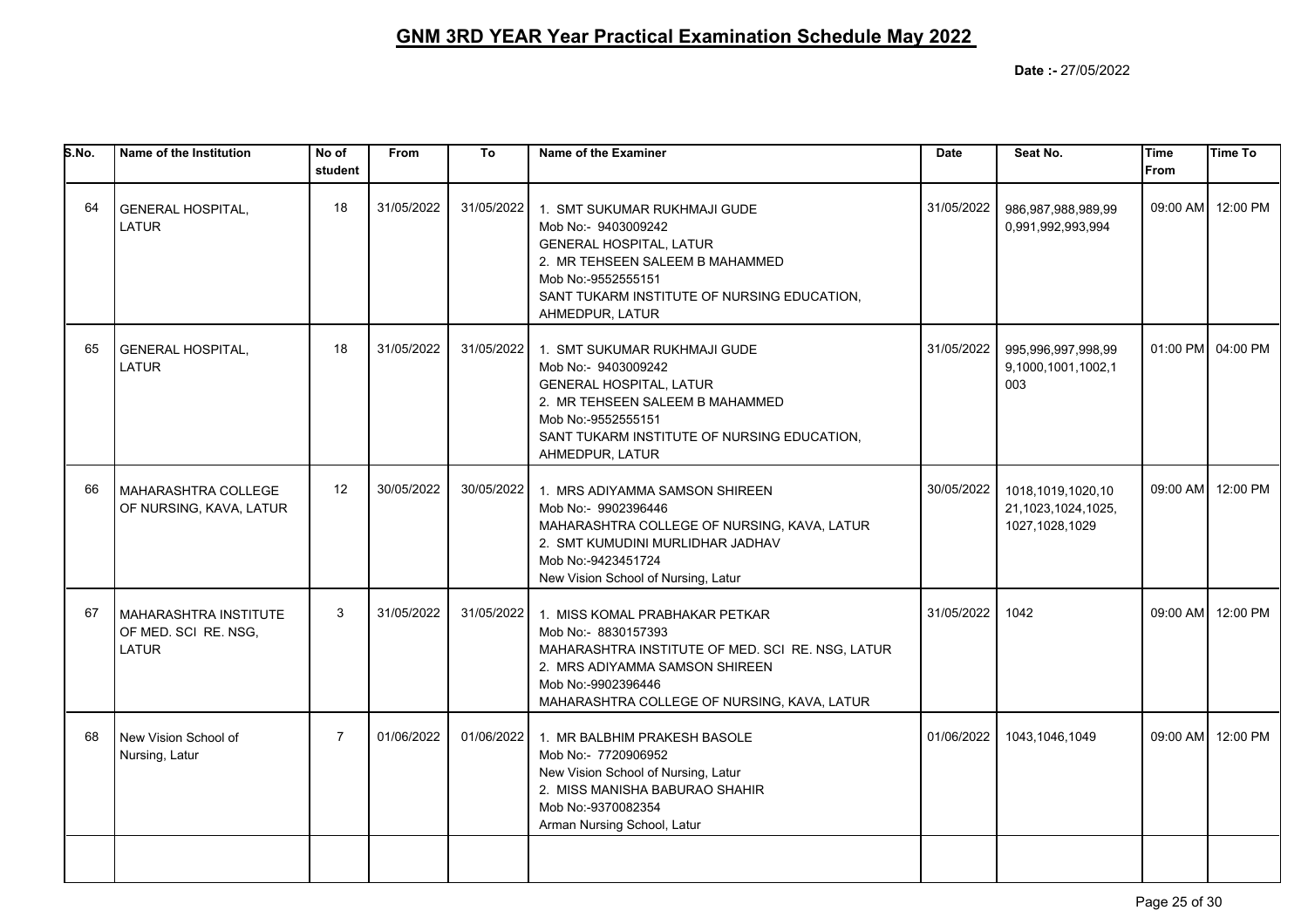| 69 | RAJGURU SCHOOL OF<br>NURSING, UDGIR, LATUR | 5 | 02/06/2022 | 02/06/2022 | 1. MR PRASHANTKUMAR NILKANTRAO THORE<br>Mob No:- 8151979597<br>RAJGURU SCHOOL OF NURSING, UDGIR, LATUR<br>2. MISS MANISHA BABURAO SHAHIR<br>Mob No:-9370082354<br>Arman Nursing School, Latur       | 02/06/2022 | 1158           | 09:00 AM | 12:00 PM          |
|----|--------------------------------------------|---|------------|------------|-----------------------------------------------------------------------------------------------------------------------------------------------------------------------------------------------------|------------|----------------|----------|-------------------|
| 70 | Arman Nursing School, Latur                | 5 | 03/06/2022 | 03/06/2022 | 1. MRS ANJALI ASHOKRAO MATHAPATI<br>Mob No:- 9860241892<br>Arman Nursing School, Latur<br>2. MR SARVANAN SIVANANTHAN SENA<br>Mob No:-9923013913<br>MAHARASHTRA INSTITUTE OF MED. SCI RE. NSG, LATUR | 03/06/2022 | 1069,1071,1072 |          | 09:00 AM 12:00 PM |
| 71 | VEDANT RGNM NURSING<br>  SCHOOL, LATUR     | 5 | 04/06/2022 | 04/06/2022 | 1. MR NIVRUTI RAMCHANDRA KESGIR<br>Mob No:- 8600364653<br><b>VEDANT RGNM NURSING SCHOOL, LATUR</b><br>2. SMT ASHWINI GORAKHNATH BELE<br>Mob No:-8087532819<br><b>GENERAL HOSPITAL, LATUR</b>        | 04/06/2022 | 1074,1078      |          | 09:00 AM 12:00 PM |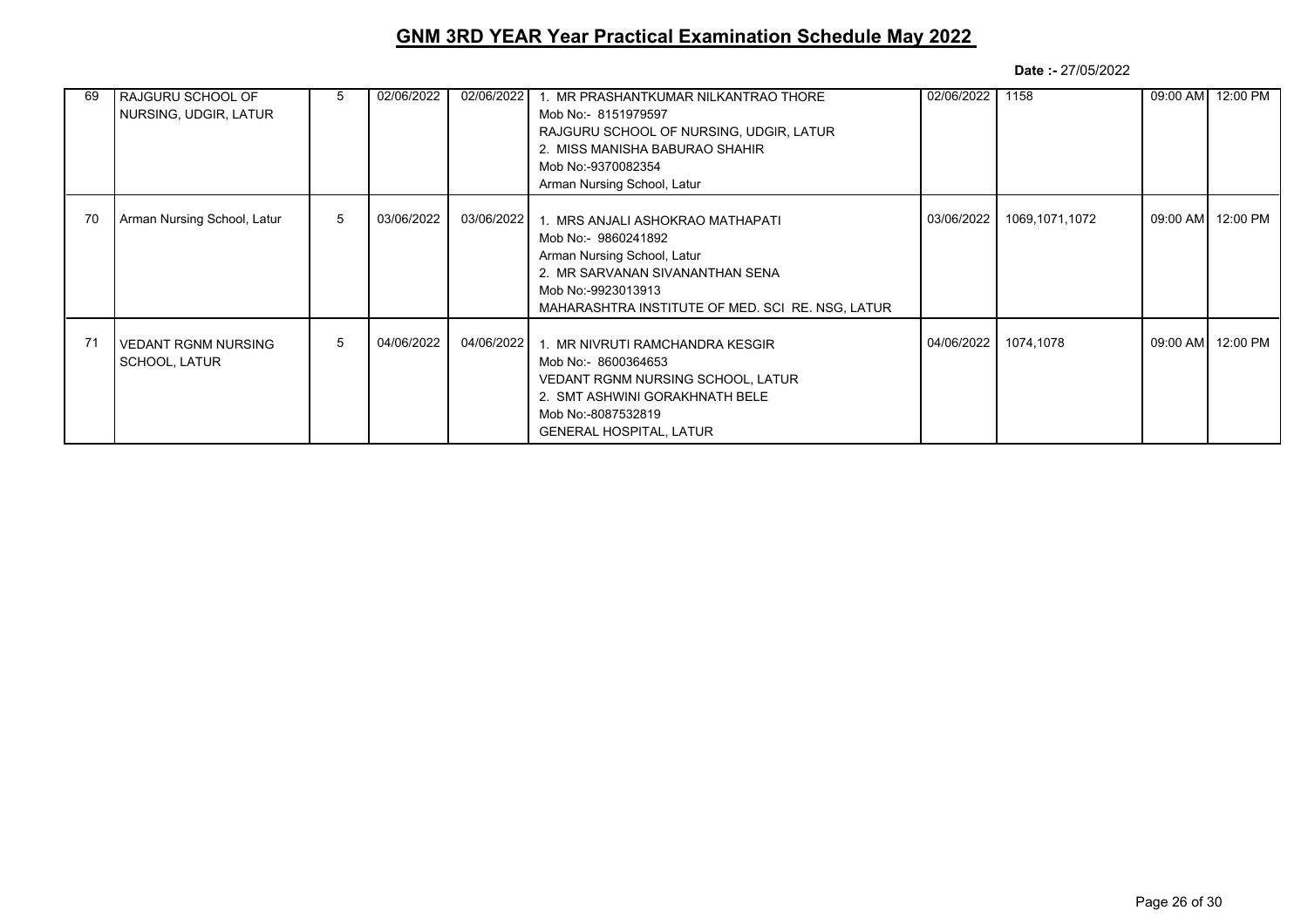| S.No. | Name of the Institution                 | No of<br>student | <b>From</b> | To           | Name of the Examiner                                                                                                                                                             | Date       | Seat No. | lTime<br> From | Time To            |
|-------|-----------------------------------------|------------------|-------------|--------------|----------------------------------------------------------------------------------------------------------------------------------------------------------------------------------|------------|----------|----------------|--------------------|
| 72    | JALNA MISSION HOSPITAL,<br><b>JALNA</b> | $\overline{2}$   | 06/06/2022  | 06/06/2022 1 | . MRS Shweta Pratik Gaikwad<br>Mob No:- 7447564701<br>JALNA MISSION HOSPITAL, JALNA<br>2. MR MAHAMALLAPPA G PADASALAGI<br>Mob No:-8625008300<br>JAI AMBE SCHOOL OF NURSING JALNA | 06/06/2022 | 1113     |                | 09:00 AM 12:00 PM  |
| 73    | JAI AMBE SCHOOL OF<br>I NURSING JALNA   | 5                | 31/05/2022  | 31/05/2022 1 | . MR KAILAS RAMSHANKAR KHARE<br>Mob No:- 9403035190<br>JAI AMBE SCHOOL OF NURSING JALNA<br>2. MRS ESTHER SANDEEP NADEKAR<br>Mob No:-9923892173<br>JALNA MISSION HOSPITAL, JALNA  | 31/05/2022 | 1127     |                | 09:00 AM  12:00 PM |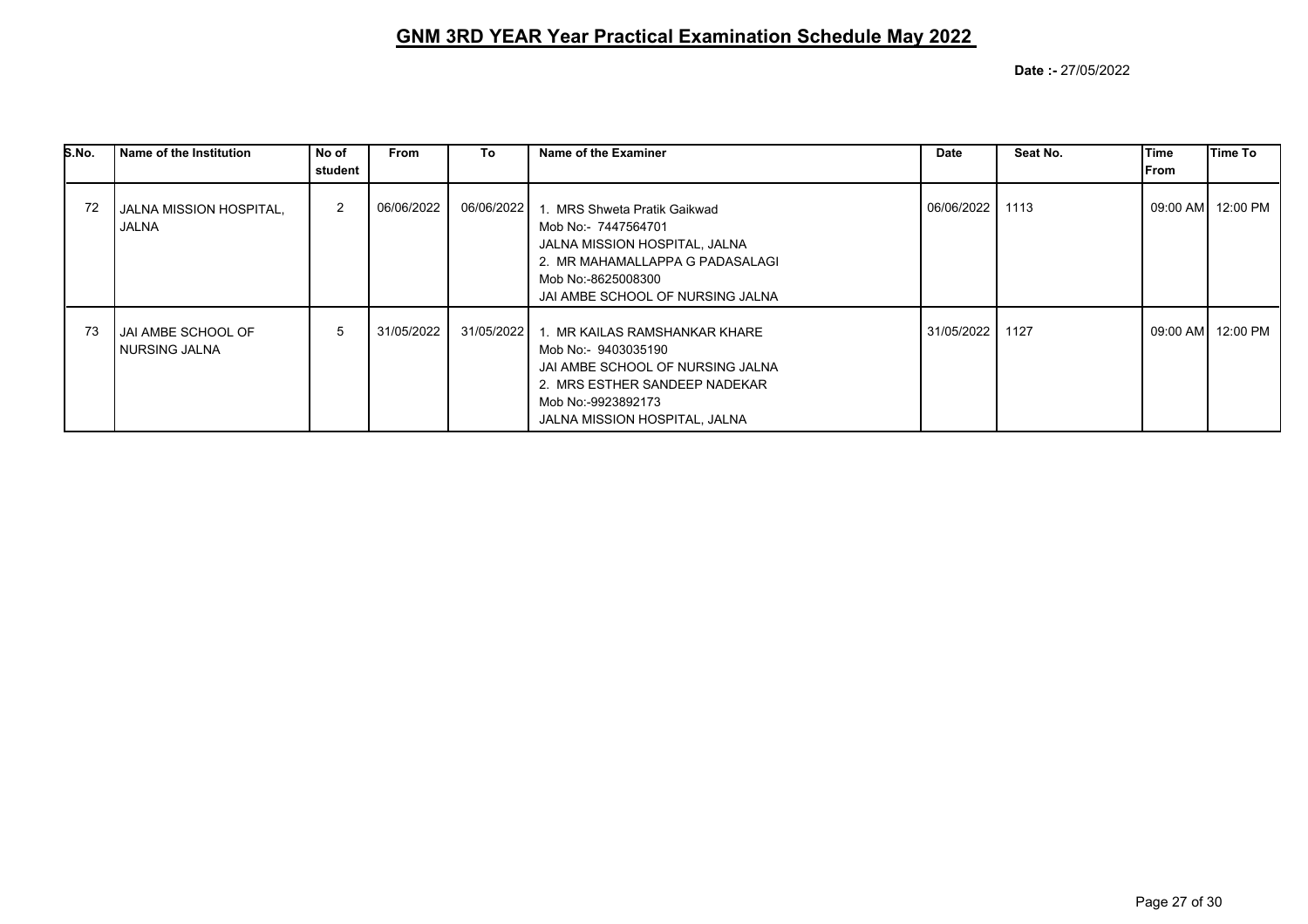| 5. No. | Name of the Institution                                          | No of<br>student | <b>From</b> | To         | Name of the Examiner                                                                                                                                                                                                   | <b>Date</b> | Seat No.         | <b>Time</b><br><b>From</b> | <b>Time To</b>    |
|--------|------------------------------------------------------------------|------------------|-------------|------------|------------------------------------------------------------------------------------------------------------------------------------------------------------------------------------------------------------------------|-------------|------------------|----------------------------|-------------------|
| 74     | VAIDYANATH NURSING<br>SCHOOL, , PARALIVAIJNATH,<br><b>BEED</b>   | 2                | 31/05/2022  | 31/05/2022 | 1. MRS GUNPRIYA RASHTROUDHAR CHOPADE<br>Mob No:- 8291404982<br>VAIDYANATH NURSING SCHOOL, , PARALIVAIJNATH,<br><b>BEED</b><br>2. MR SHIVAJI RABHAJI RAUT<br>Mob No:-9422244244<br>YASHWANT NURSING SCHOOL, ASHTI, BEED | 31/05/2022  | 1134,1135        |                            | 09:00 AM 12:00 PM |
| 75     | Late Ranghunathraoji<br>Kendre Nursing School,<br>Vaijnath, Beed | $\overline{4}$   | 30/05/2022  | 30/05/2022 | 1. MRS MAHANANDA BHAGVAT PHAD<br>Mob No:- 7385919245<br>Late Ranghunathraoji Kendre Nursing School, Vaijnath,<br>Beed<br>2. MISS SHITAL VALMIK SHINDE<br>Mob No:-8879555064<br>KAMAL NURSING INSTITUTE, KAIJ, BEED     | 30/05/2022  | 1136, 1137, 1138 |                            | 09:00 AM 12:00 PM |
| 76     | <b>KAMAL NURSING</b><br>INSTITUTE, KAIJ, BEED                    | $\overline{4}$   | 03/06/2022  | 03/06/2022 | 1. MRS REKHA MAHADEV NEHARKAR<br>Mob No:- 8856000346<br>KAMAL NURSING INSTITUTE, KAIJ, BEED<br>2. MR SANJAY BALAJI WAGHMARE<br>Mob No:-8668714710<br>Late Ranghunathraoji Kendre Nursing School, Vaijnath,<br>Beed     | 03/06/2022  | 1140,1142        |                            | 09:00 AM 12:00 PM |
| 77     | LOKSEVA NURSING<br>SCHOOL, BEED                                  | $\overline{2}$   | 31/05/2022  | 31/05/2022 | 1. MISS SUNITA DNYANDEV MISAL<br>Mob No:- 7875277142<br>LOKSEVA NURSING SCHOOL, BEED<br>2. MISS USHA DNYANDEV KENDRE<br>Mob No:-9370196474<br>GANGAA INSTITUTE OF MEDICAL SCIENCES, AMBAJOGAI,<br><b>BEED</b>          | 31/05/2022  | 1144             |                            | 09:00 AM 12:00 PM |
|        |                                                                  |                  |             |            |                                                                                                                                                                                                                        |             |                  |                            |                   |